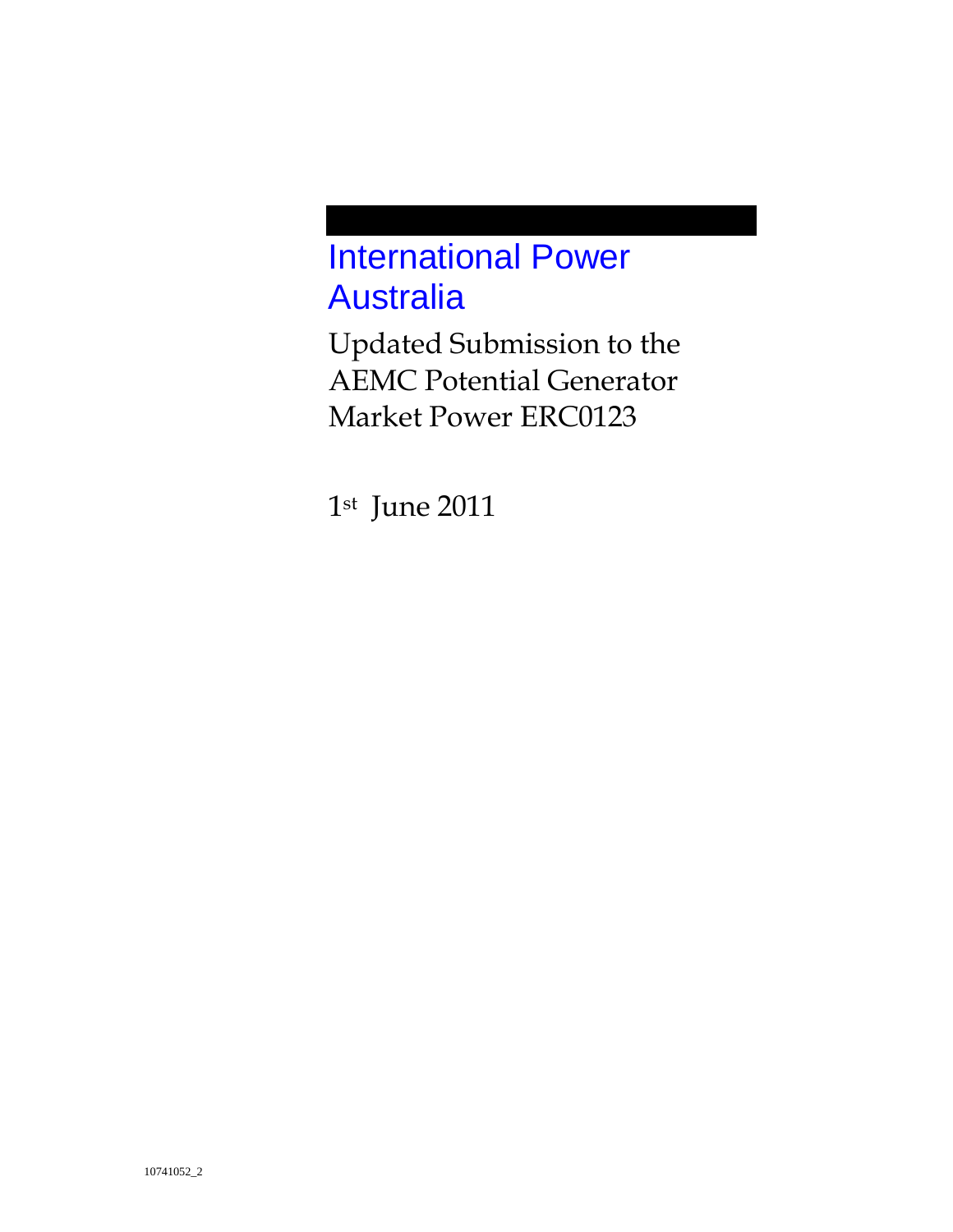# **1 Introduction**

1.1 International Power entered the Australian energy industry in 1996 and has grown to become the country's largest private energy generator, with assets in Victoria, South Australia and Western Australia.

In February 2011, International Power combined with GDF SUEZ's energy assets to form a world leader in independent power generation, with more than 66 GW of power generation worldwide.

1.2 Definitions for words and expressions used in this Submission are contained in Section 14 of this Submission.

### **2 Summary**

- 2.1 It is submitted that the MEU Rule Change Request is not consistent with the NEO, taking into account the key elements of the definition of the NEO being:
	- (a) the promotion of "*efficient* investment"; and
	- (b) recognition of the "*long term* interests of consumers of electricity" (emphasis added).

The MEU Rule Change Request is an example of ill-conceived short term regulatory manipulation in relation to price and capacity and will be adverse to long term interests of consumers of electricity because it will deter investment and lessen competition. It is economically efficient investment that promotes long term effective competition and this is an implicit element of the NEO. The MEU Rule Change Request is in direct contrast to both established principles.

- 2.2 The proper application of competition policy means that it is the combination of new entry or increased participation of existing participants in response to market signals and the continuing threat of new entry or increased participation, that represents a significant constraint upon the behaviour of incumbents in a market. The MEU Rule Change Request invites a form of short term regulatory intervention that takes no account of a concept of "workable competition" or "effective competition".
- 2.3 Clause 3.1.4(b) of the Rules provides that Chapter 3 of the Rules "is not intended to regulate anti-competitive behaviour by Market Participant …" However, it is the stated purpose and object of the MEU Rule Change Request to implement a Rule change which is intended to regulate behaviour which the MEU has branded as "anti-competitive".

It is submitted that the AEMC cannot ignore clause 3.1.4(b) or make a decision that it now intends to revoke the stated object of Chapter 3 of the Rules and perform (or to confer powers on the AER to perform) functions in relation to "anti-competitive behaviour by Market Participants". To do so would be a complete reversal and restatement of the objects and purpose of Chapter 3 of the Rules.

2.4 The MEU Rule Change Request focuses on short-term effects and takes no account of long term considerations or assessments (whether in relation to market definition, market power or competition generally) or the significant and inevitable direct and consequential distortionary effects short term regulatory intervention and manipulation will have upon matters essential to timely new investment in response to market signals.

In fact, a fundamental misconception that goes to the heart of the MEU Rule Change Request is that it chooses to ignore long term considerations across all elements of competition and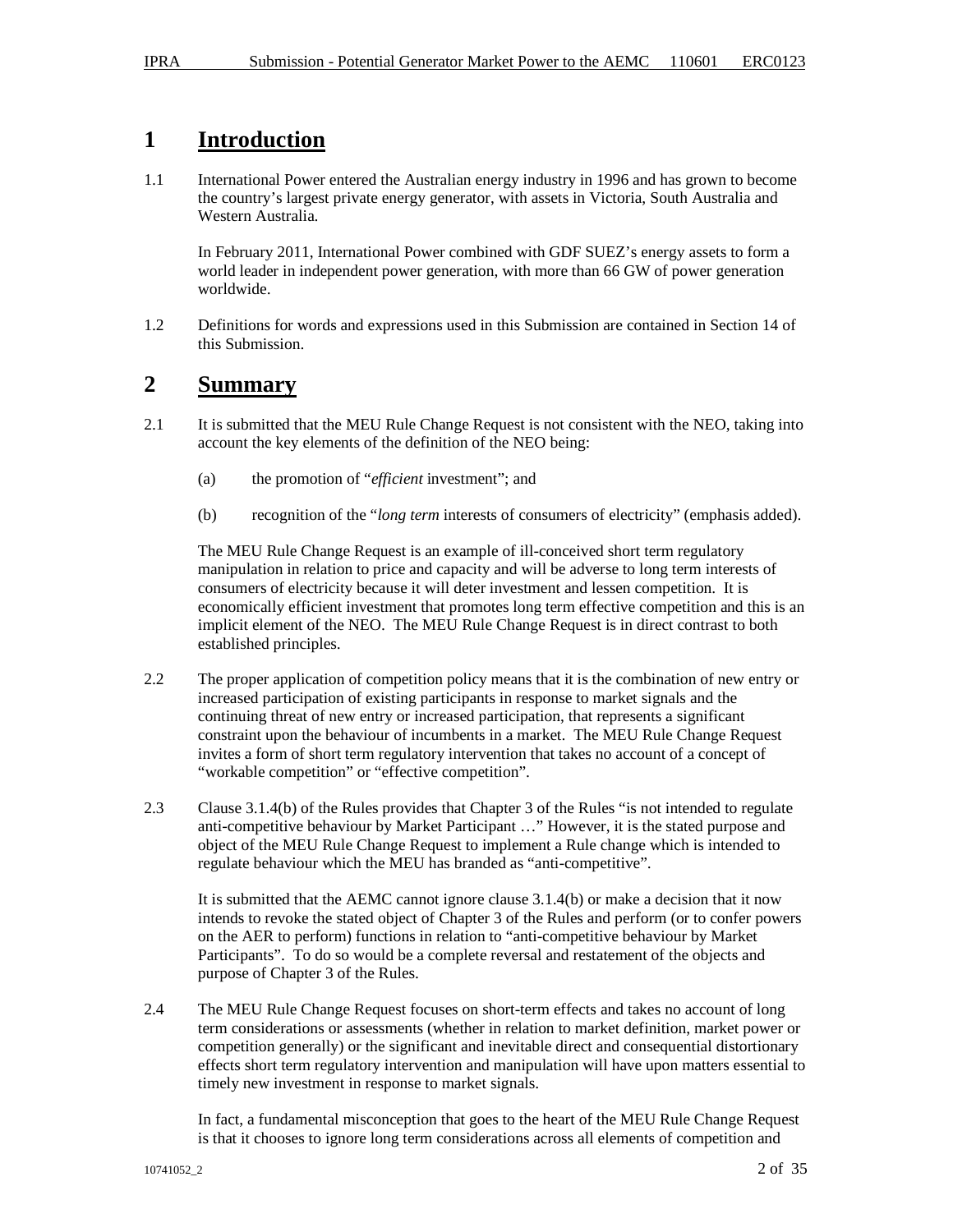markets and the methodology for assessing the effect or likely effect of behaviour or other conduct upon competition in a market.

The ACCC has accepted the relevance and application of long term principles in the context of the NEM.

- 2.5 The MEU Rule Change Request provides for regulatory intervention to address a perceived misuse of market power, with particular reference to the South Australian region of the NEM. However, it fails to identify and analyse any of the following:
	- (a) There is no analysis of market definition, including the necessary component of the "future market". No reference is made to, or assessment attempted in relation to, the need to identify sources of actual and potential competition and substitutability or the dynamic, evolving and expanding characteristics that must be taken into account.
	- (b) Fundamental and established concepts of market power and the use of market power appear to have been overlooked. The concept of sustained and persistent behaviour or activity without constraint on a long term basis has been applied consistently by the courts in Australia. The concept of "transitory market power" has been rejected.

In addition, even if a firm possesses market power, it must not be assumed that conduct it engages in represents a use of that market power. If that conduct would have been engaged in by that firm whether or not it had market power, engaging in that conduct does not represent a use of market power.

- 2.6 The structure of the MEU Rule Change Request is arbitrary in nature and has no flexibility to address market dynamics, conditions and trends. For example:
	- (a) The proposed definition and identification of a "dominant generator" takes no account of the question of whether that generator has a sustained and persistent ability or incentive to behave in a manner unconstrained by the relevant market.
	- (b) It is assumed, in an arbitrary manner, that circumstances, events and trends that are characteristics of the market represent, or are the result of, strategic behaviour by certain generators. There is no recognition of the fact that a response to market conditions may well not be evidence of market power or a use of market power.
	- (c) Although the MEU considers section 46(1) of the CCA to be inadequate because "the generators' actions are not motivated by an anti-competitive purpose", the MEU is seeking the introduction of a Rule that is not directed towards anti-competitive purpose or anti-competitive effect. It is directed towards nothing more than the arbitrary imposition of a pricing constraint and a capacity direction upon a "dominant generator" if a particular event occurs. That event, in itself, is arbitrary.
	- (d) The arbitrary nature of the MEU Rule Change Request is exacerbated by the fact that it will also impose a requirement for consequential regulation, estimation and evaluation, including in relation to:
		- (i) the question of whether a "dominant generator" has dispatched, or offered for dispatch, all of its available capacity at the "dominant generator price cap";
		- (ii) the question of whether the "dominant generator" has offered all of its available capacity to the market and how that is to be identified and measured;
		- (iii) the question of whether a "dominant generator" in any one year will continue to be so declared by the AER in the following year, taking into account the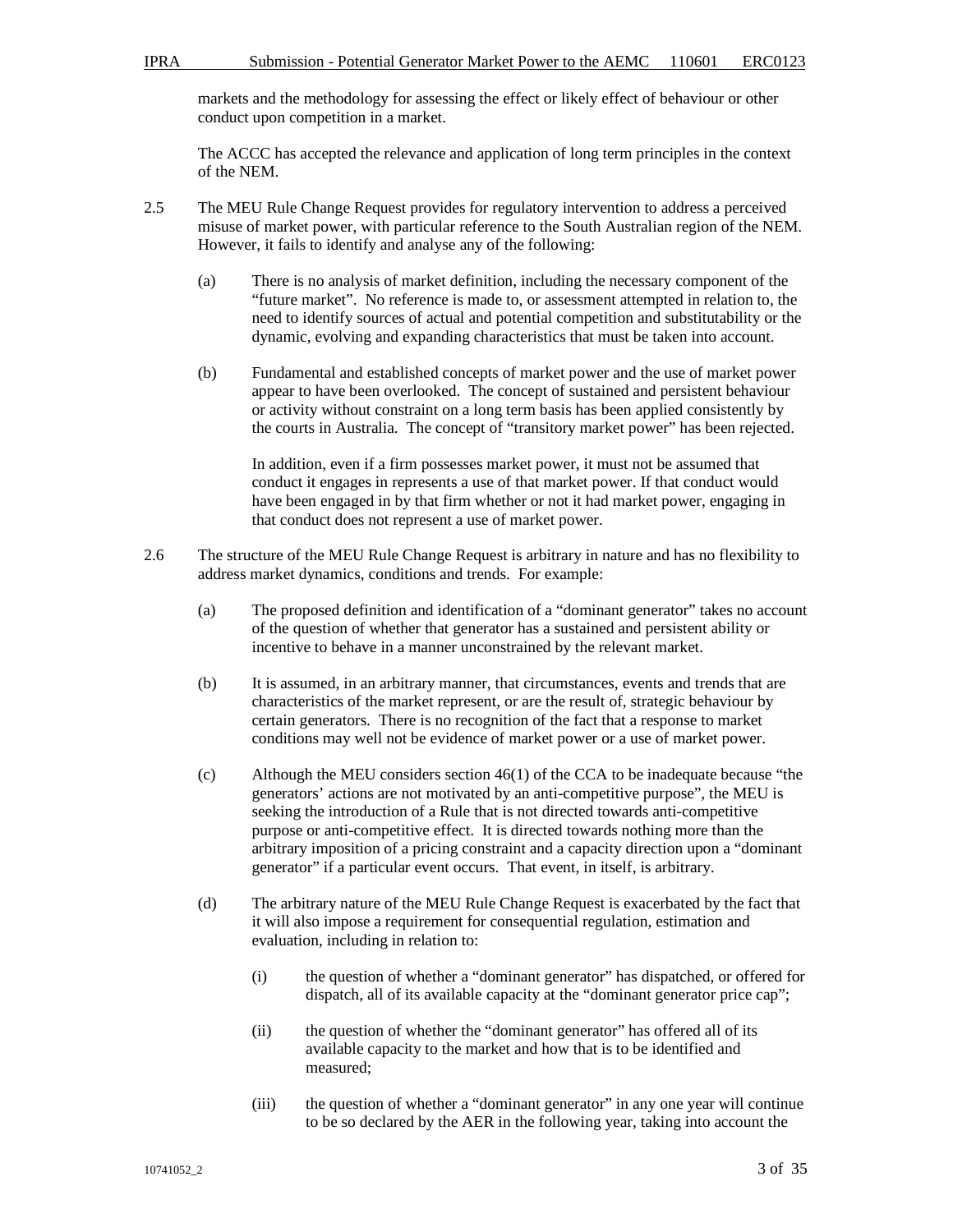effects of the regulatory restraint upon that "dominant generator" together with the fact that other generators may well take advantage of that regulatory restraint and be at risk of being declared as "dominant generators" in the following year;

- (iv) the proposal that if the AER considers that a "dominant generator" has not offered all of its capacity to the market, "then the AER will recover the windfall profit from the dominant generator which will also be fined as well"; and
- (v) the fact that the MEU Rule Change Request identifies "potential areas for derogations".
- 2.7 It is implicit in the MEU Rule Change Request that existing regulatory oversight and governance is inadequate and that matters of market structure must be addressed by an ex-ante form of short term intervention. It is submitted that there is no basis for the MEU to assert that the powers conferred upon the AER and the ACCC in respect of the NEM are inadequate. In this regard, it is relevant to note that that in the context of the South Australian region of the NEM, the ownership of Torrens Island Power Station was approved by the ACCC pursuant to its informal merger review process for the purposes of section 50 of the CCA.

### **3 Energy only market design**

- 3.1 In order to achieve market sustainability, generators must have a reasonable prospect of achieving returns on their investments.
- 3.2 Generators receive revenues from contracts and the wholesale electricity pool ("spot market"). The "contract market" is strongly correlated with the "spot market" and will not be sustainable in the absence of the "spot market" being sustainable. For this reason the following discussion focuses on the "spot market" outcomes.
- 3.3 The electricity system requires reserve capacity margin to maintain reliability. However the EOM design does not directly reward capacity. The revenues generators earn are derived from dispatched generation, and to a lesser degree from the provision of ancillary services.
- 3.4 Generators rely on intermittent high prices to contribute to their fixed costs (capacity) and to derive a return on capital.
- 3.5 There is a consensus amongst electricity market experts that the EOM is a fragile construct as it requires what the commentators describe as "situational market power" to achieve sustainability. The market price cap serves to limit the impact of the "situational market power", but needs to be sufficiently high to attract new entrants. Thus the "spot market" price spikes and volatility are essential to drive investment in an EOM, as is the exercise of intermittent, short-term "situational market power".
- 3.6 The current NEM design also has an in-built mechanism to limit the maximum spot price through the CPT) and regulatory developments since the commencement of the NEM are also placing downward pressure on wholesale spot prices.
- 3.7 The EOM market design presents challenges to participants and regulators as scarcity rent is in a delicate balance between revenue adequacy and intermittent market power.<sup>1</sup>
- 3.8 Significant volumes of intermittent renewable generation were not contemplated at the NEM design stage. Intermittent renewable generation does not rely solely on the "spot market", but receives a revenue stream from RECs in addition to its energy revenue.

 1 Henney and Bidwell, "Will NETA ensure generator adequacy?", Power UK, Issue 122, April 2004.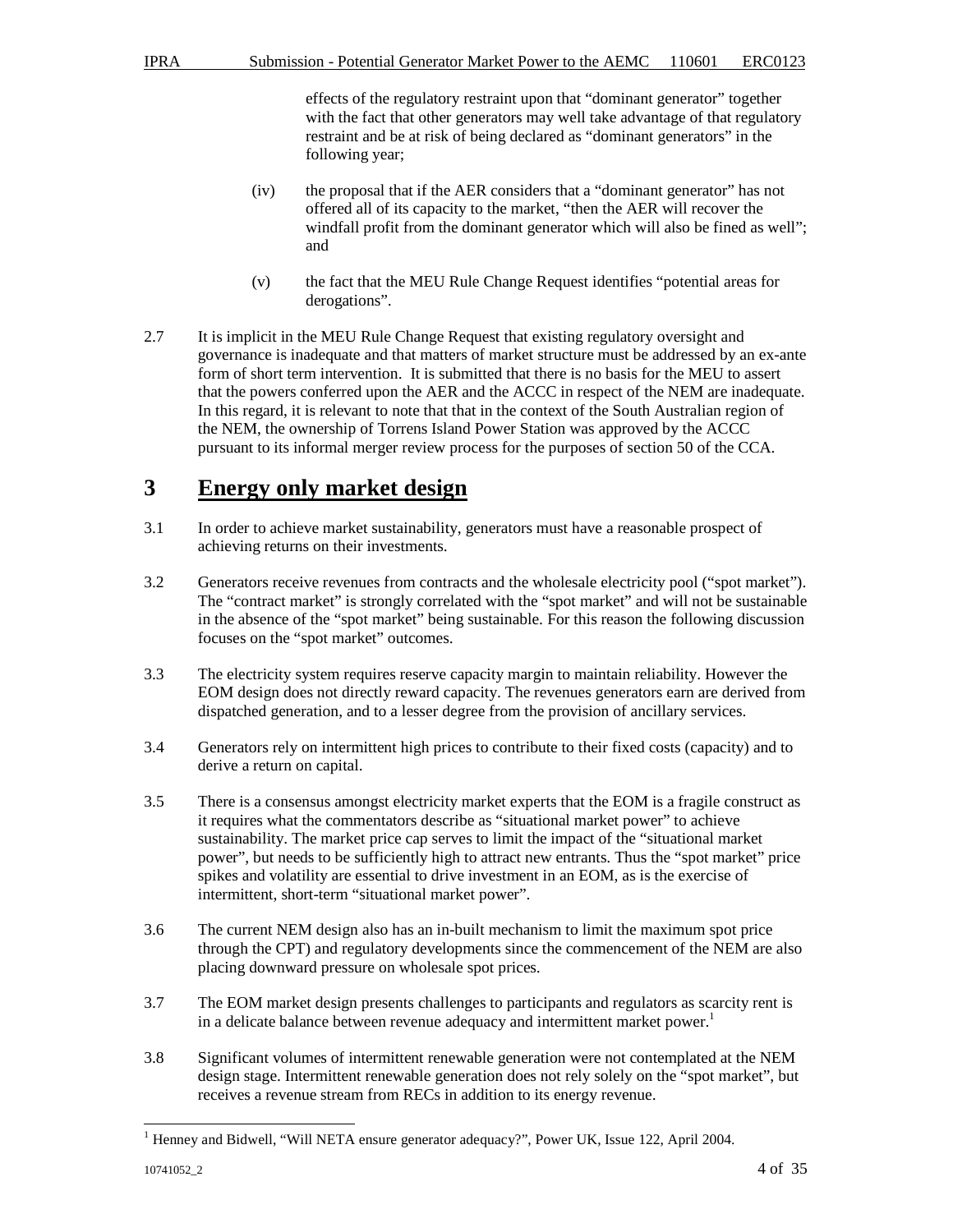- $3.9$  In general, the economics of low-CO<sub>2</sub> emitting technologies such as wind, geothermal and nuclear mean that the cost structures for these technologies, as well as their operating regimes, do not rest well with the EOM. As the proportion of intermittent generation increases, the EOM design stresses the remaining fossil plant revenue (lower capacity factor and lower average prices). However such plant is essential to firm up the intermittent plant and provide energy security.
- 3.10 Intermittent generation severely stresses the EOM design and market reviews are underway in other regions. The UK is well advanced in this regard with imminent plans to move away from an EOM and to introduce a capacity payment.

Revenue adequacy and financing arrangements must be effectively addressed in a market re $design.<sup>2</sup>$ 

- 3.11 The Australian NEM EOM was assessed as being sustainable<sup>3</sup>, but only if it is allowed to operate without interference. Unfortunately, the NEM EOM is not being left alone as evidenced by the emergence of numerous schemes such as the renewable energy target and a plethora of state based climate change polices that have emerged.. The signs are that this trend is likely to continue.
- 3.12 It is therefore absolutely imperative that the AEMC separately, and certainly prior to even contemplating any rule change seeking to even further erode generators ability to achieve revenue adequacy, conduct a holistic review of the entire NEM trading arrangements in the context of recent international experience.

### **4 Market prices and new entrants**

- 4.1 The NEM trading arrangement is designed to have low barriers to entry. By design, it is intended that potential attempts by incumbents to extract monopoly rents risks attracting new entry generation. This new entry can be either direct by an investor in generation in response to the forward price curve, or be sponsored by customers entering into long term bi-lateral contracts with a generator (or by installing their own generation).
- 4.2 The following chart shows the historical spot market prices in South Australia compared to current new entrant prices (in this case CCGT – combined cycle gas turbines (air cooled and 30 year life). $4$

<sup>&</sup>lt;sup>2</sup> Energy Market Assessment, Department of Energy and Climate change, March 2010.

http://www.direct.gov.uk/prod\_consum\_dg/groups/dg\_digitalassets/@dg/@en/documents/digitalasset/dg. <sup>3</sup> AEMC/Reliability Panel, Comprehensive Reliability Review Report, CRAI modelling study.

<sup>4</sup> AEMO ACIL-Tasman, Fuel resource, New Entry and Generation Costs in the NEM.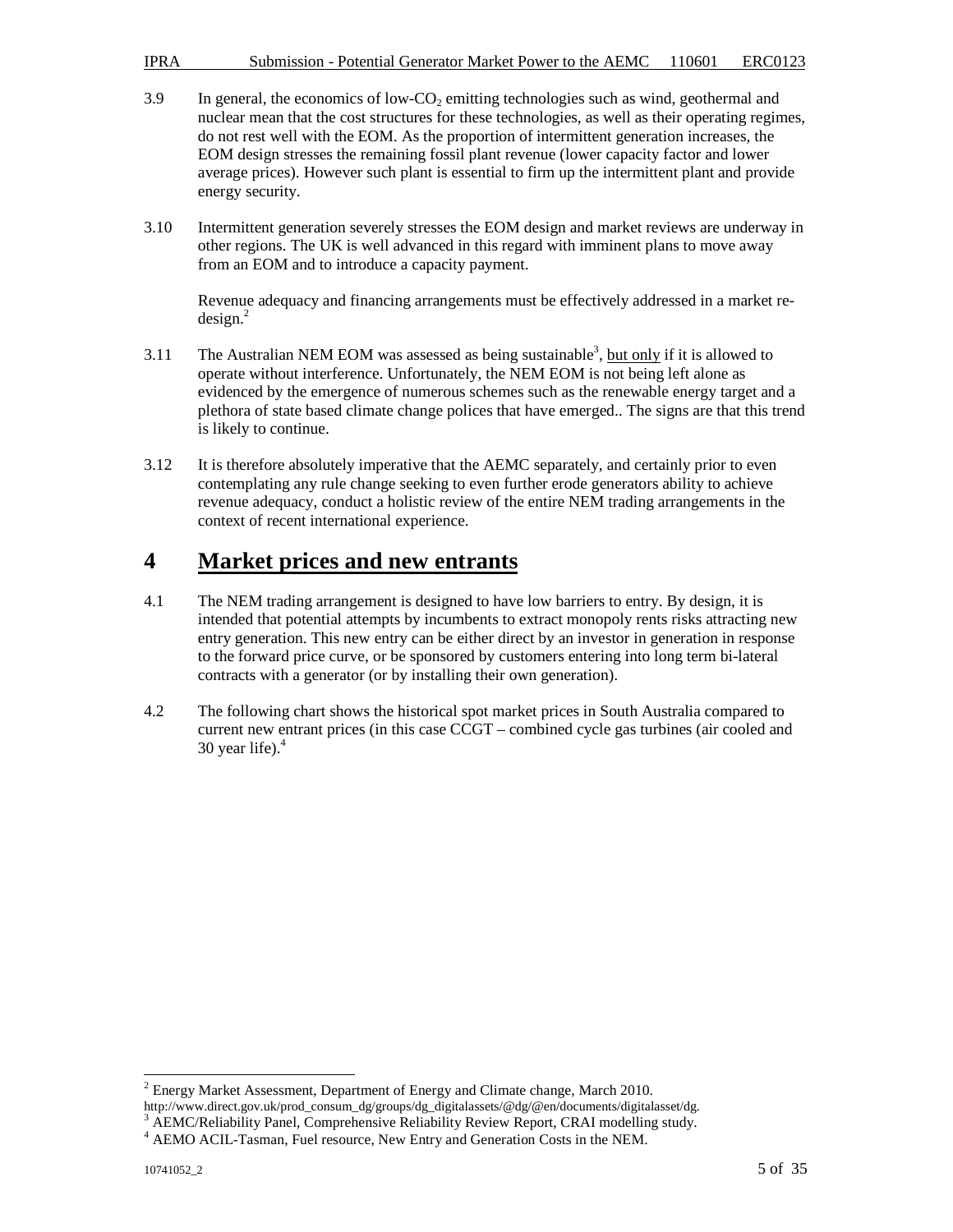

- 4.3 This chart shows that the spot prices in South Australia have been below the cost of a new entrant generator for most of the period shown. Even though prices did rise above the new entrant price band in 2008 and 2009, they rapidly returned to levels well below this range after the drought conditions driving the price changes subsided. The data shows that spot prices in South Australia have on average been below the current cost of a new entrant generator and therefore it has not been cost effective for a customer to sponsor a new entrant.
- 4.4 It thus appears that the MEU is seeking a rule change designed to distort the spot market outcomes in the near term to lower energy purchase costs. However such a rule change would serve to increase regulatory risks, distort the market dynamics, jeopardise new investments and ultimately serve to discourage investment. This in turn would result in sustained price increases to consumers.
- 4.5 Such an attempt to distort spot market outcomes also fails to recognise that end user electricity costs are not driven solely by the wholesale cost of energy in the spot or contract market. Prices also reflect other factors such as transmission and distribution network charges and charges imposed by State and Federal Government policies. This point is illustrated by the IPART announcement that the electricity prices the retailers can charge will increase on 1 July 2011 by an average of 18%. This price increase is being driven by a 6% increase from renewable schemes and a 10% increase in distribution and transmission network charges<sup>5</sup>.

# **5 Flaws in the MEU Rule Change Request**

5.1 The MEU Rule Change Request is based on a number of fundamental fallacies and, if implemented as a Rule, would create significant distortions in the NEM and in the behaviour of market participants and be directly inconsistent with the NEO.

 5 See IPART - "Changes in regulated electricity prices from 1 July 2011 Based on Draft Determination, April 2011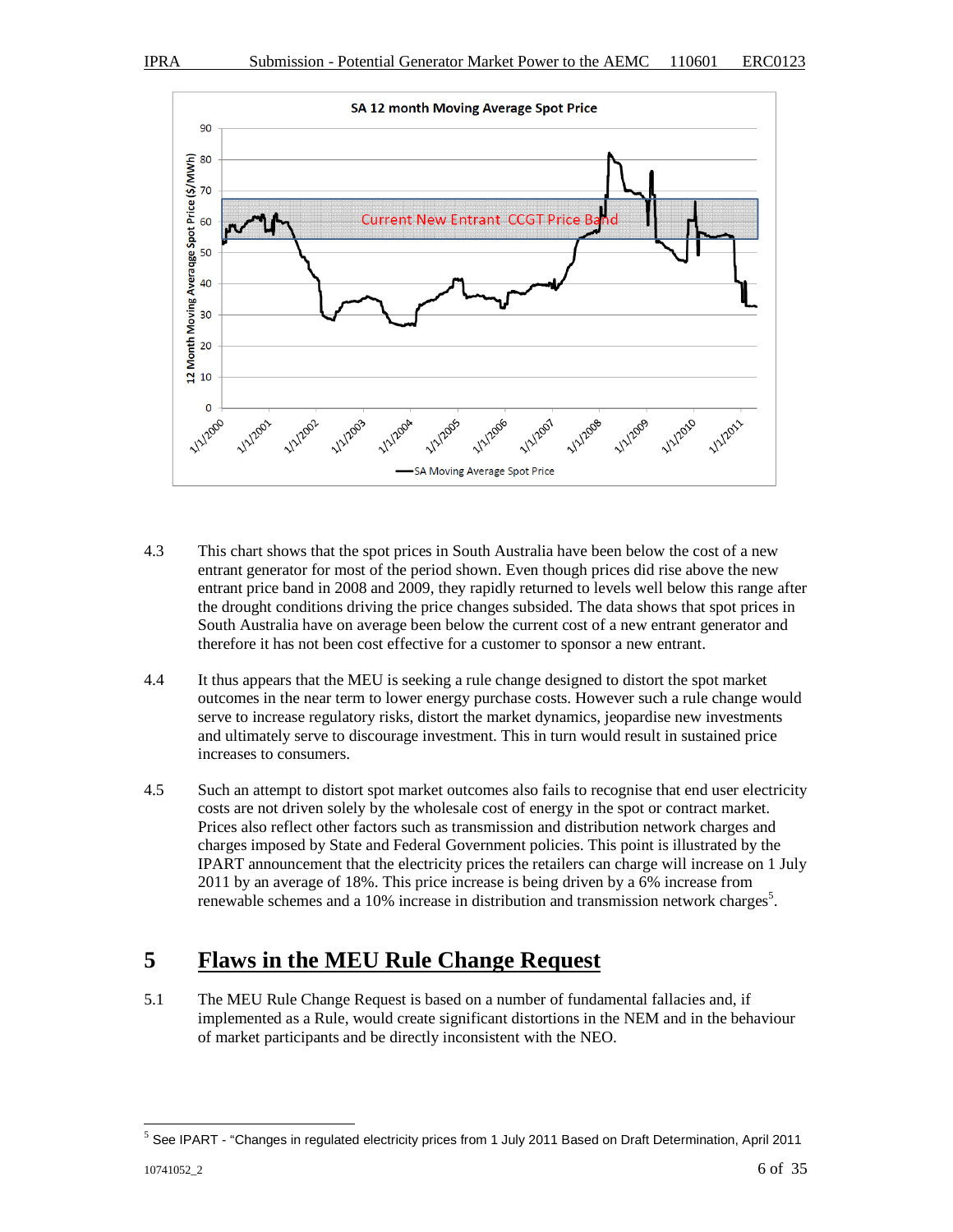Further, although it purports to be addressing a perceived issue of market power in the wholesale market of the NEM, it would be fundamentally inconsistent with competition policy and the objectives of the CCA.

In particular, it takes no account at all of the principles of market definition or market power and fails to appreciate the basic principles of competition upon which Australian competition policy is based.

Its most basic flaw is that it takes no account at all of long-term considerations or assessments (whether in relation to market definition, market power or competition generally) or the significant and inevitable distortionary effects short-term regulatory intervention and manipulation will have upon matters essential to timely investment in response to market signals. If market signals are confusing, distorted, uncertain or unpredictable, efficient investment in generation or interconnection will not occur.

5.2 A matter of particular concern is that the MEU Rule Change Request ignores the concept that markets are dynamic and will evolve and expand over time. Introducing an arbitrary regulatory mechanism to constrain the behaviour of a "dominant generator" will severely curb the development of the wholesale market of the NEM.

Basically, the MEU Rule Change Request confuses, and as a result will merge, legitimate market conduct and behaviour (in accordance with the principles of workable and effective competition), with conduct that is distortionary in its own right (such as a dispatch offer or rebid that is not made in "good faith"). Regulatory oversight of specific behaviour that distorts the efficient operation of the NEM is already in place and must be distinguished from behaviour, even if opportunistic, that is expected in, and consistent with, workable competition.

5.3 The MEU Rule Change Request misunderstands or misstates fundamental principles of market power and the economic detriments to which a misuse of market power is properly directed.

The MEU Rule Change Request assumes that even if the 3 interrelated elements set out in section 46(1) of the CCA are not satisfied, a generator that is declared by the AER to be "dominant" should be constrained and prevented from offering a market-based price, and that other participants in the NEM should be entitled to a remedy. This misunderstanding is illustrated by the following extract from the MEU Proposal: $6$ 

*"The TPA has limitations in tackling the outcomes of the misuse of market power as it concentrates on ensuring there is strong competition as the fundamental approach to limit the outcomes of misuse. However, where there is market power and it is misused, but not for a purpose proscribed under the TPA, there is no legal remedy for that misuse. This means that there is no legal remedy for misuse of market power through strategically bidding to spike prices opportunistically to maximise revenue."* 

The flaws in this extract can be summarised as follows:

- (a) The MEU is seeking to establish a new definition of misuse of market power, inconsistent with established principles of competition policy and the operation and judicial interpretation of section 46 of the CCA. Basically, the MEU is seeking to change the law by way of a change to the Rules.
- (b) To suggest that a "limitation" in the operation of section 46 of the CCA or in "the outcomes of the misuse of market power" is that it concentrates on "ensuring there is strong competition" represents a fundamental misunderstanding of competition policy.

 6 MEU Rule Change Request at pages 8-9.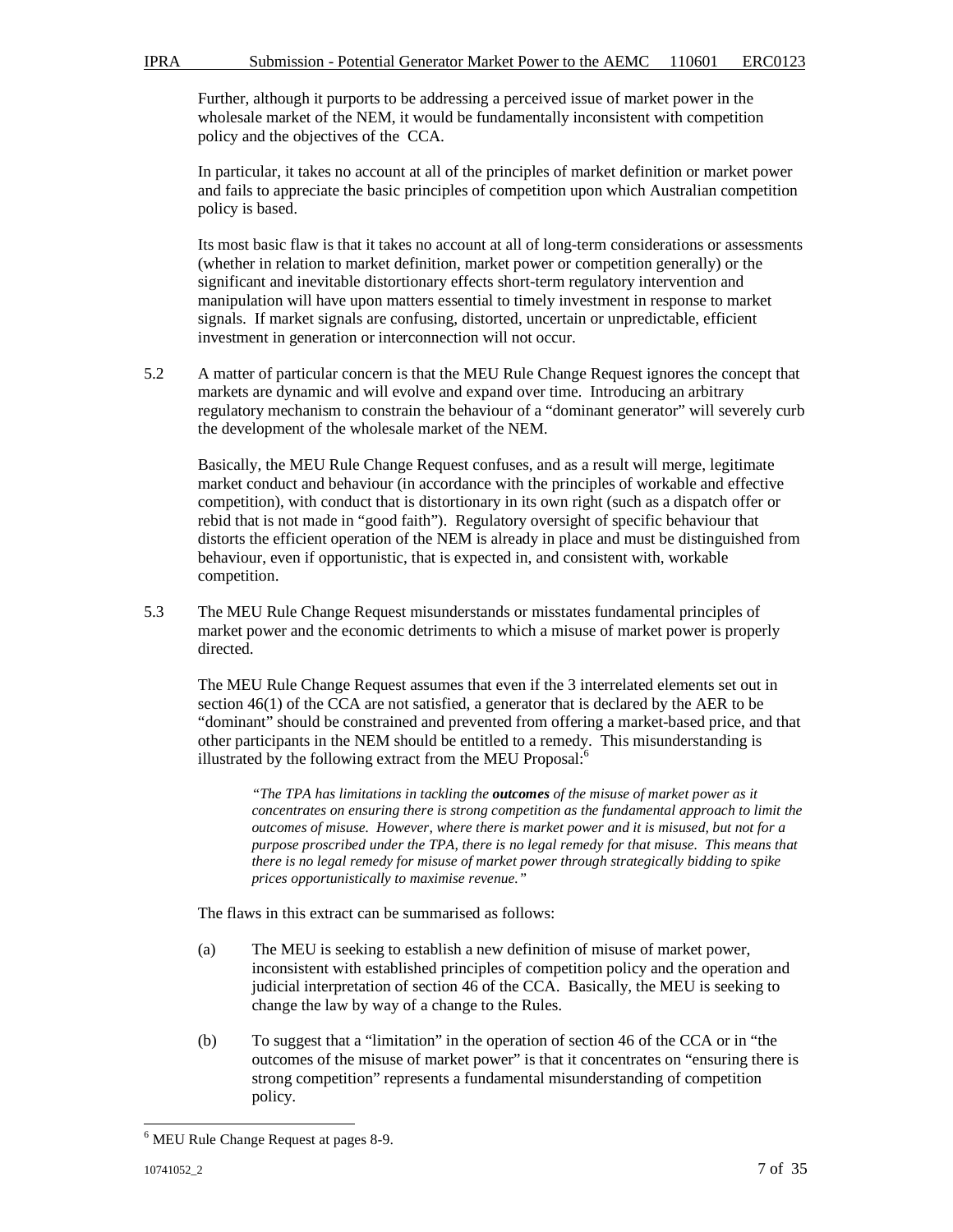- IPRA Submission Potential Generator Market Power to the AEMC 110601 ERC0123
	- (c) It suggests that market power can be "misused" in circumstances other than one of the proscribed purposes set out in section  $46(1)(c)$  of the CCA. This reference to "misuse" indicates an intentional or purposive act; not an objective effect of a use of market power. If the MEU is proposing an "effects-based" test for a use of market power, it must identify an anti-competitive effect analysed by reference to competition in a market and long-run considerations. In any event, as discussed in paragraph 3.5(b) of this Submission, an "effects-based" test has been rejected on a number of occasions and for good reason.
	- (d) There are many circumstances in which a firm would engage in the same conduct (and would be able to engage in the same conduct) whether or not it had any market power. For example, it must be obvious that a generator could be in the position of facing residual demand in respect of a trading interval regardless of whether it has market power. In such an event, that generator will act in accordance with proper profit maximising principles, to take advantage of that situation as created by the market. It is plainly wrong to assume that a generator which faces a residual demand, whether in relation to any one trading interval or a number of trading intervals, has market power or, even if it did, would be engaging in conduct that it would not have engaged in if it did not have that market power.
	- (e) For a generator to seek to "maximise revenue" in particular market conditions, does not mean that the generator has market power or that even if it does have market power, it has been used or "misused". This has not been the view and position of the  $\text{ACCC}$  in the context of the NEM<sup>7</sup>. More particularly, it does not represent the objectives of competition policy.
- 5.4 The following extract from the MEU Rule Change Request reinforces the MEU's misunderstanding of market power:<sup>8</sup>

*"The fact that a generator may have market power is not the main issue. For much of the time a generator with market power is not able to exercise it. The problem arises when a generator which does have market power elects to exercise it because the conditions are favourable and profitable."* 

By definition, a generator will not have market power unless it can behave persistently in a manner unconstrained by the conduct of competitors. Relevantly, it includes the power to raise prices above competitive levels in a sustainable way. Accordingly, the fact that a generator may take advantage of market conditions from time to time does not mean, of itself, that the generator has market power or that it is using market power.

Further, to suggest that in the context of the NEM "for much of the time a generator with market power is not able to exercise it" misconstrues an underlying concept of market power. Clearly, if a generator is constrained by much of the time, but on occasions can take advantage of favourable market conditions that is not an illustration of market power.

- 5.5 Other flaws in principle and analysis in the MEU Rule Change Request, both in relation to legal principles and the economic function in the context of the NEM, include the following:
	- (a) The MEU assumes that its proposal for a "dominant generator" will identify a generator that has market power (according to both legal and economic principle). However, the definition proposed by the MEU for a "dominant generator" identifies ability at a particular time, or for a particular trading interval, without any regard to the question of whether that generator has a sustained and persistent ability or incentive to behave in a manner unconstrained by the relevant market.

 $\overline{a}$ <sup>7</sup> Australian Competition and Consumer Commission - Final Determination - Applications for Authorisation -Amendments to the National Electricity Code - Changes to Bidding and Rebidding Rules - 4 December 2002.

<sup>&</sup>lt;sup>8</sup> MEU Request for change at page 22.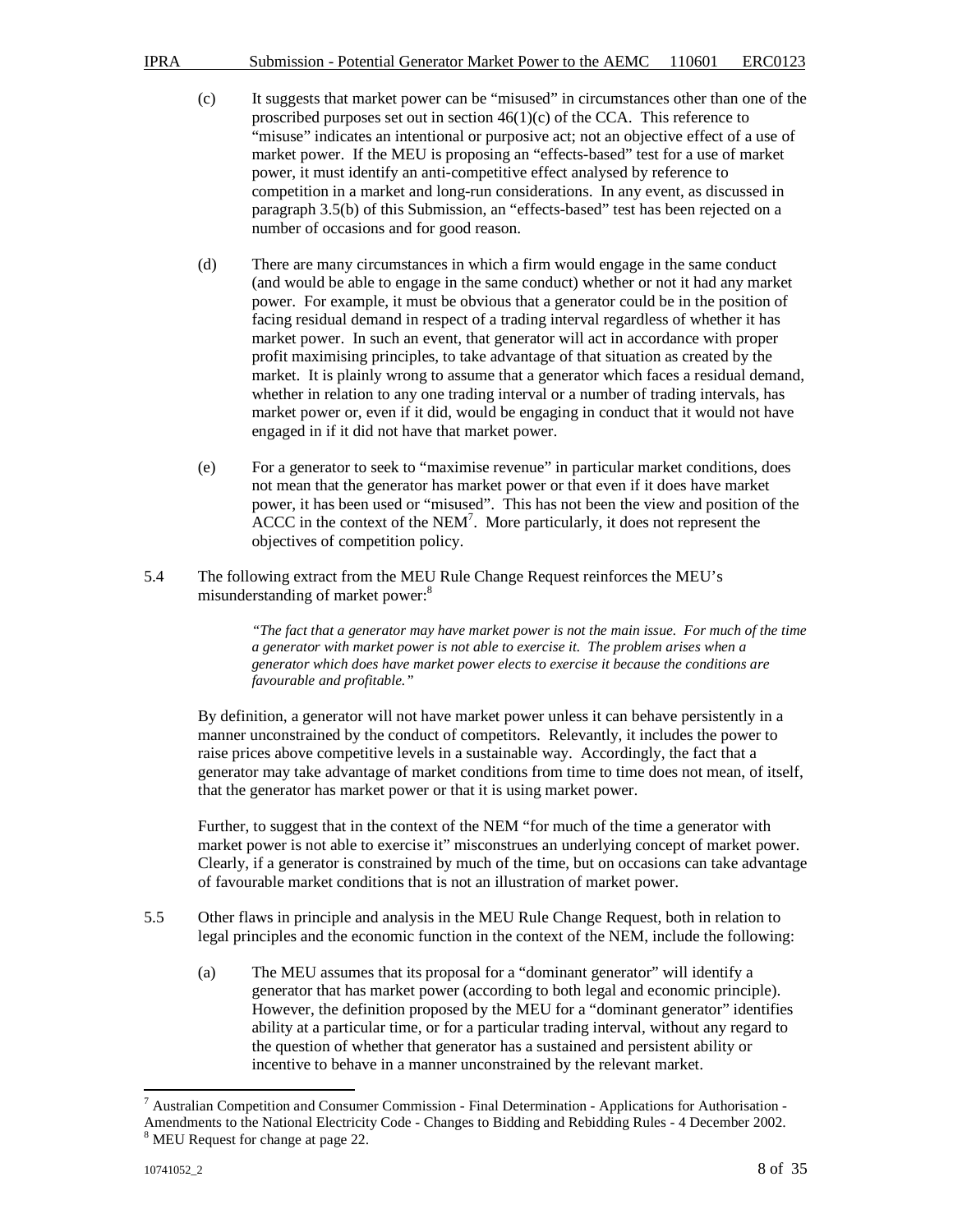- IPRA Submission Potential Generator Market Power to the AEMC 110601 ERC0123
	- (b) It is not accurate to describe section  $46(1)$  of the CCA as being inadequate because "the generators' actions are not motivated by an anti-competitive purpose". In any event, the MEU is seeking introduction of a rule that is not directed towards anticompetitive purpose or anti-competitive effect. It is directed towards nothing more than the arbitrary imposition of a pricing constraint and a capacity direction upon a "dominant generator" if a particular event occurs (ie. the level of demand for a trading interval exceeds the level of demand to which the generator has been declared to be a "dominant generator"). In fact, according to the MEU Rule Change Request, no regard is to be given at all to any competition-based effects.

Even if one were able to discern any connection between the MEU Rule Change Request and any effect upon competition in the NEM, this would overlook the fact that a potential "effects-based" test under section 46 of the CCA has been examined and rejected on a number of occasions over many years.

One disadvantage of an "effects-based" test is that it does not distinguish between vigorous competitive activity by a firm (where such conduct has the ancillary effect of lessening competition) and conduct by a firm which prevents the competitive process from operating effectively with no offsetting efficiency benefits.

Schedule 1 to this Submission summarises the reviews of section 46 and the issue of whether it should incorporate an "effects-based" test. On each occasion, such a proposal has been rejected.

In particular, the Hilmer Report opposed an "effects-based" test for a use of market power under section 46: <sup>9</sup>

"*A firm that succeeds in aggressive competitive conduct may drive other firms from the market and achieve a position of pre-eminence for an extended period. It does not necessarily follow, however, that the competitive process will be damaged by the conduct or that the potential for competition will be diminished, even if the immediate manifestations of the successful competitive conduct may suggest it. Firms should be encouraged to compete aggressively by taking advantage of new and superior products, greater efficiency and innovation. There is a serious risk of deterring such conduct by too broad a prohibition of unilateral conduct. The Committee takes the view that an effects test is too broad in this regard. The courts might develop a gloss upon an effects test to ensure that it did not prohibit economically efficient conduct, but it is not clear that the final result would differ from the existing interpretation of s.46, or that any such difference would constitute an improvement*."

- (c) The MEU states that a list of "dominant generators" to be evaluated and assessed by the AER each year is likely to change from year to year. This raises the following fundamental difficulties; namely:
	- (i) It is implicit in this proposal that a generator identified as a "dominant generator" may well not have market power as its position in NEM from year to year is anticipated to change.
	- (ii) It fails to take account of principles of market definition.
	- (iii) It appears to assume that if, in any year, a generator is identified by reference to its ability to meet residual demand in a region for any trading interval, that will be sufficient for it to have market power and to be classified as a "dominant generator" for the whole of that year without any regard to market conditions, dynamics or circumstances.

<sup>&</sup>lt;sup>9</sup> Hilmer 1993,p. 70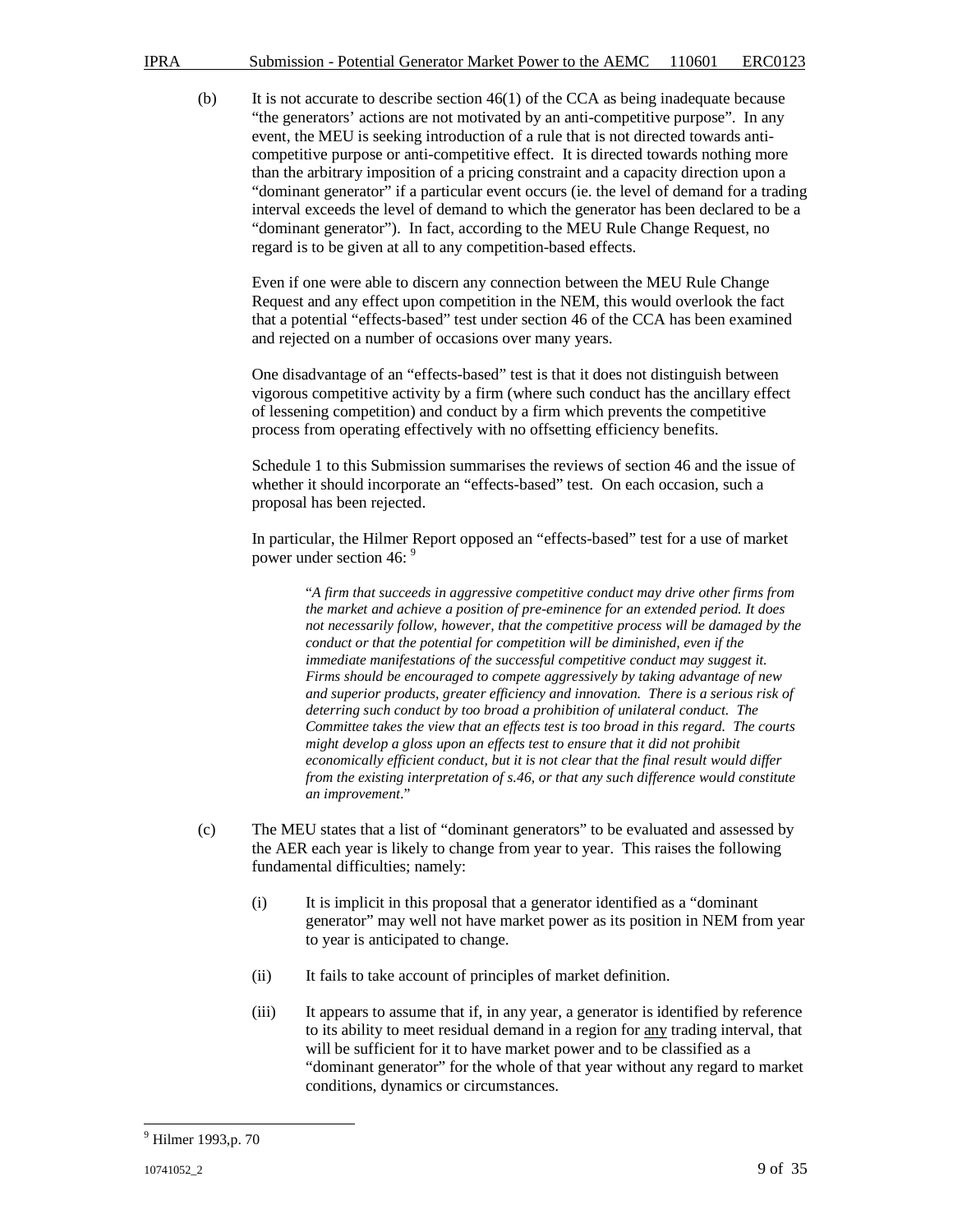By way of example, the AER has identified conduct of Delta Electricity in New South Wales in the period 2009-10 in rebidding capacity to higher prices to take advantage of a "tight market".<sup>10</sup>

The cause of this "tight market" was congestion resulting from a delayed network upgrade in the New South Wales transmission network. It would be wrong to brand Delta Electricity as a "dominant generator", or by such a classification deny it the opportunity to engage in conduct consistent with workable competition, by reason of an event affecting market conditions which was not caused by Delta Electricity and, if the upgrades have been completed on time, would never have presented any opportunity at all.

(d) The MEU Rule Change Request proposes to invoke an  $ex$ -anteapproach<sup>11</sup> and makes the following observation: $<sup>1</sup>$ </sup>

> "*An ex-ante approach is designed to limit the ability of a dominant generator from offering prices outside a competitively based operating envelop[e]. This is best suited where there is a transparent spot market based on generator offers that can be related to their costs. The ex-ante approach would only need to apply at times where the dominant generator has the ability to exercise market power. Because for the most part, all generators are constrained by competition, it is relatively straightforward to develop a normal operating envelop[e] for price and output for a dominant generator*."

As an initial observation, there is an inherent uncertainty and unworkability in the expressions "a competitively based operating envelope" and "a normal operating envelope". What is meant by them and who would define them or set their parameters?

In any event, in itself, this extract provides a further illustration of a lack of understanding of market power and the identification of a firm that possesses and uses market power. As discussed in section 8 of this Submission, if "for the most part, all generators are constrained by competition", as acknowledged by the MEU, the basis for the MEU to assert any need for the MEU Rule Change Request is undermined.

Further, in 2009 Ofgem identified initial policy proposals for addressing market power concerns in the electricity wholesale  $sector<sup>13</sup>$ . It identified the following difficulties with an ex-ante approach:

> *"… A potential downside of the ex-ante approach is that … it may not be sufficiently flexible to deal with all issues that could arise in the market. Furthermore, in the US the combination of automated bid price mitigation in constrained zones together with the application of relatively low price caps in the wider energy market has led many observers to comment on the "missing money" problem; prices may not rise sufficiently to attract new investment when and where it is required. In many US regions, further interventions, in the form of administered capacity payment mechanisms or must-run contracts for constrained plant, have been implemented to correct the "missing money" problem in the energy market. It may also be seen as overly "interventionist" by the standards of the GB market and hence could send a negative signal to investors. Moreover, ex-ante mitigation measures in the US regional markets are supplemented by federal market behaviour rules and antimanipulation legislation. Finally, whilst an ex-ante approach would be relatively straightforward to administer once in place, it could incur considerable up-front implementation costs (e.g. in terms of system costs and changes to industry codes*

 $10$  Australian Energy Regulator - State of the Energy Market 2010 at page 34.

<sup>&</sup>lt;sup>11</sup> MEU Rule Change Request at pages 30-31 and Appendix 1.

 $12$  Ibid at page 30.

<sup>&</sup>lt;sup>13</sup> Offgem - Addressing Market Power Concerns in the Electricity Wholesale Sector - Initial Policy Proposals, 30 March 2009 at pages 31-32.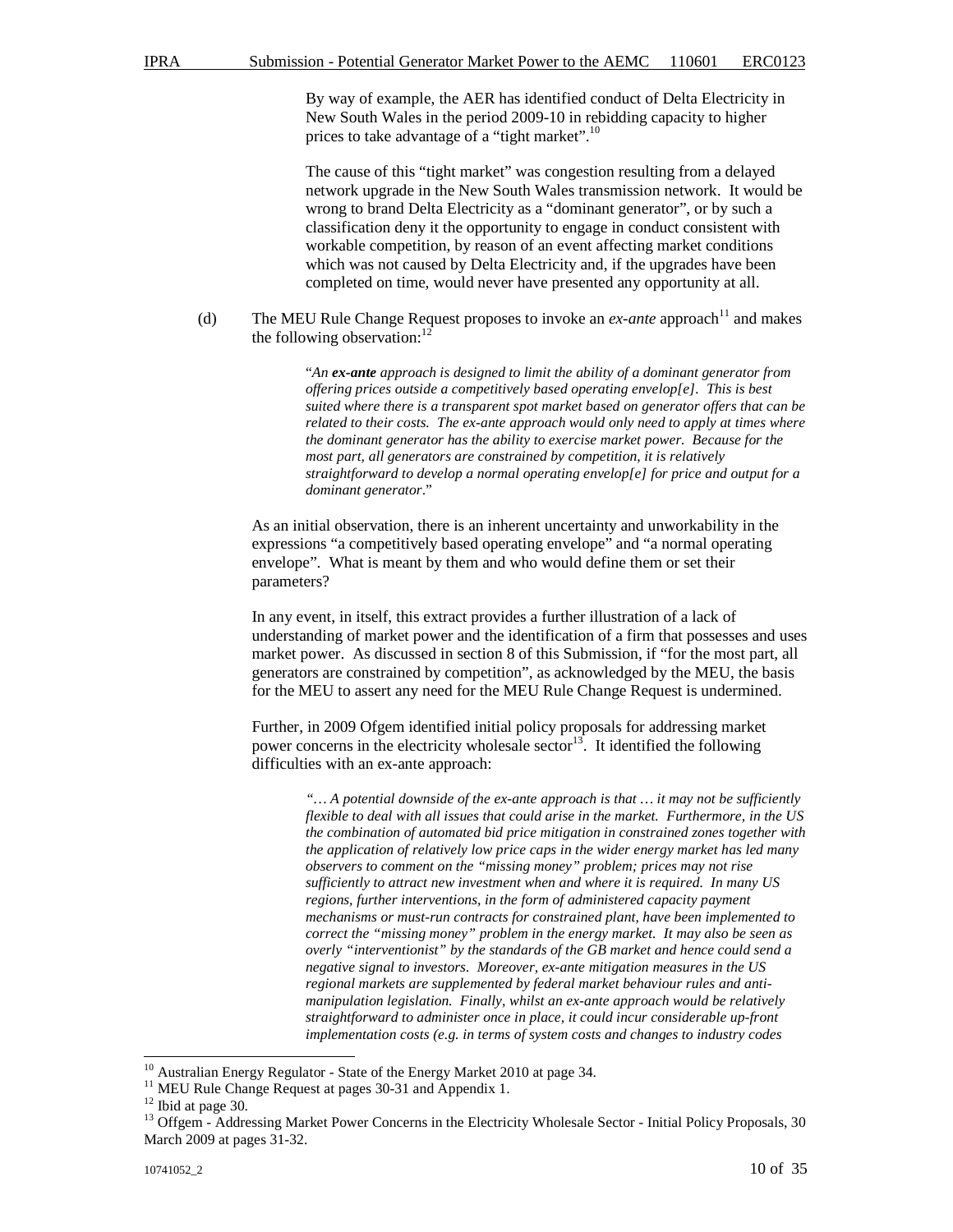*and settlement processes particularly within the Balancing and Settlement Code (BSC))*."

- (e) The MEU Rule Change Request, if implemented, would impose a requirement for consequential regulation, estimation and evaluation which would further distort and suffocate the evolution and development of the NEM. In particular:
	- (i) the identification of a region of the NEM as if it were a separate market, without even taking into account the effects of interconnectors;
	- (ii) the identification of a "dominant" generator;
	- (iii) the question of whether a "dominant generator" in any one year will continue to be so declared by the AER in the following year, taking into account the effects of the regulatory restraint upon that "dominant generator" together with the fact that other generators may well take advantage of that regulatory restraint and be at risk of being declared as "dominant generators" in the following year;
	- (iv) the implications of forcing a "dominant generator" to dispatch, or offer for dispatch, all of its available capacity at the "dominant generator price cap";
	- (v) determining whether the "dominant generator" has offered all of its available capacity to the market and how that is to be identified and measured;
	- (vi) the proposal that if the AER considers that a "dominant generator" has not offered all of its capacity to the market, "then the AER will recover the windfall profit from the dominant generator which will also be fined as well";
	- (vii) the MEU Rule Change Request identifies "potential areas for derogations", apparently in recognition of a need to provide for exceptions and exclusions from time to time.
- (f) The MEU Rule Change Request suggests, incorrectly, that in an evaluation of a request for a Rule Change, the AEMC is required to undertake a form of "net public benefit" test so that "it is necessary to identify if there is a net benefit from making such a change, such as the ACCC did in its recent decision preventing the NSW government from implementing its proposed co-insurance scheme in the sale of gentraders".<sup>14</sup>

However:

- (i) Part 7 of the NEL does not prescribe a "net public benefit" test;
- (ii) the MEU is confusing the statutory test applicable to an application for an authorisation under Division 1 of Part VII of the CCA with the statutory process under Part 7 of the NEL; and
- (iii) even if the test, by analogy with Division 1 of Part VII of the CCA, is to be applied, the nature of that test is a "future with-and-without" test under which a pragmatic likely counterfactual must be identified and the future with the MEU Rule Change Request is evaluated as against the future without the MEU Rule Change Request.

 $14$  MEU Rule Change Request at page 21.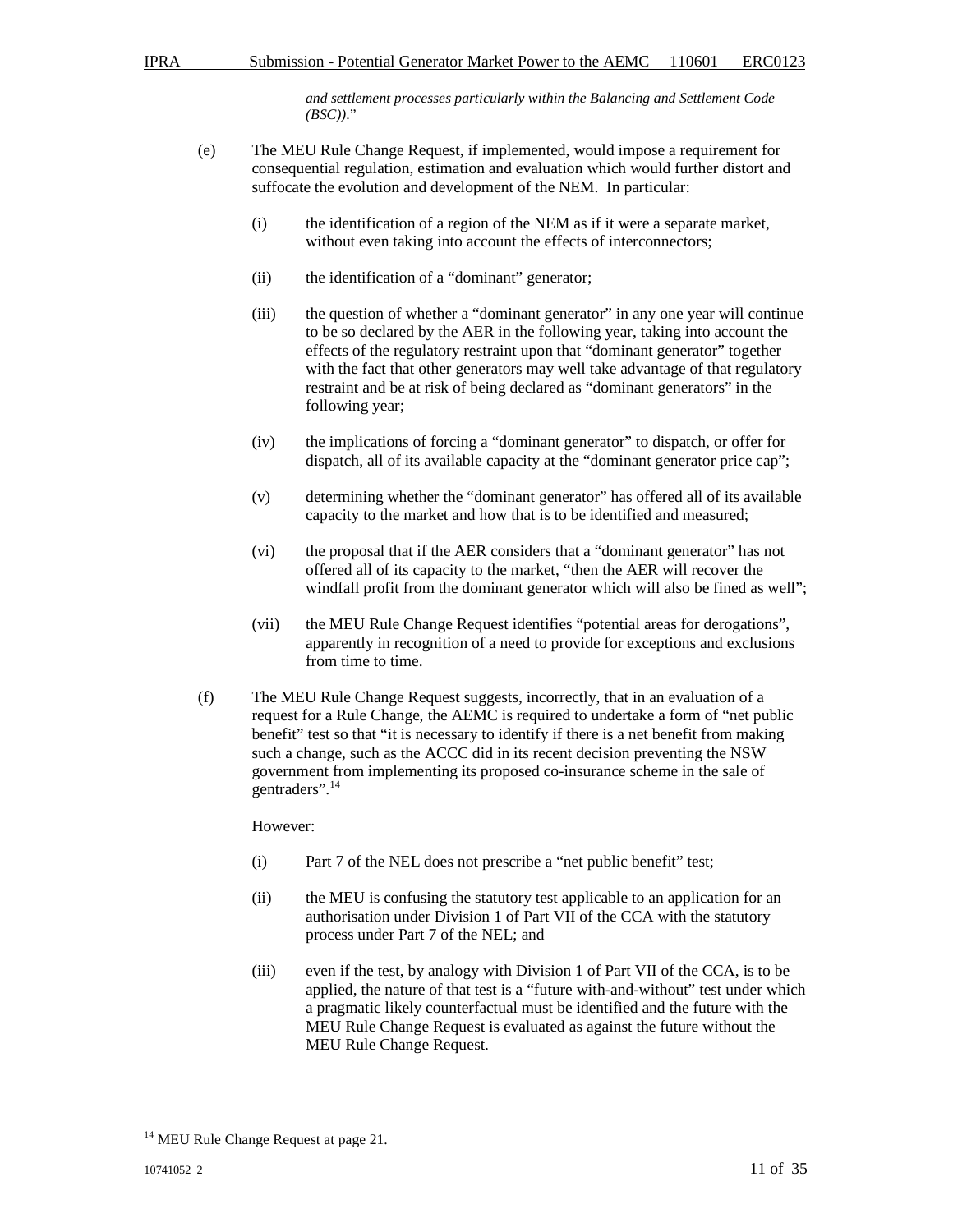### **6 The National Electricity Objective**

6.1 Section 7 of the NEL sets out the NEO and provides as follows:

*"The objective of this Law is to promote efficient investment in, and efficient operation and use of, electricity services for the long term interests of consumers of electricity with respect to-* 

- *(a) price, quality, safety, reliability and security of supply of electricity; and*
- *(b) the reliability, safety and security of the national electricity system."*

Although section 7 does not make any reference to competition, it may be inferred that the NEO is directed towards long term effective competition for the long term interests of consumers of electricity. In this regard an analogy can be drawn with section 44AA of the CCA (relating to third party access) which provides as follows:

"*The objects of this Part are to:* 

- *(a) promote the economically efficient operation of, use of and investment in the infrastructure by which services are provided, thereby promoting effective competition in upstream and downstream markets; and*
- *(b) provide a framework and guiding principles to encourage a consistent approach to access regulation in each industry*."

This statutory recognition that economically efficient investment promotes long term effective competition is also an implicit element of the NEO. However, the MEU Rule Change Request is in direct contrast to both established principles.

- 6.2 The NEO is an essential pre-requisite for the purposes of any proposed Rule change:
	- (a) section 32 of the NEL provides that in performing or exercising any function or power under the NEL, the Regulations or the Rules, the AEMC must have regard to the NEO; and
	- (b) section 88(1) of the NEL provides that the AEMC may only make a Rule if it is satisfied that the Rule will or is likely to contribute to the achievement of the NEO.
- 6.3 Key elements of the definition of the NEO are as follows:
	- (a) the promotion of "*efficient* investment"; and
	- (b) recognition of the "*long term* interests of consumers of electricity" (emphasis added).
- 6.4 Any regulatory short term manipulation of a market (such as that proposed under the MEU Rule Change Request) that arbitrarily (or according to criteria irrelevant to competition policy) labels a generator as a "dominant generator", and constrains the pricing activities of that "dominant generator" and directs available capacity to be offered in all and any trading intervals in which regional demand exceeds the level of demand at which that generator has been declared to be a "dominant generator", must damage severely "efficient investment". The lifeblood of any market is the reliability of market signals to encourage new entry or expanded capacity in a timely manner. The most obvious market signal to encourage and promote that "efficient investment" is pricing signals. This is an inherent part of effective or workable competition, and a fundamental element of the design of the NEM.
- 6.5 Similarly, the undeniable fact is that short term regulatory manipulation in relation to price can be adverse to the "long term interests of consumers of electricity" because it will deter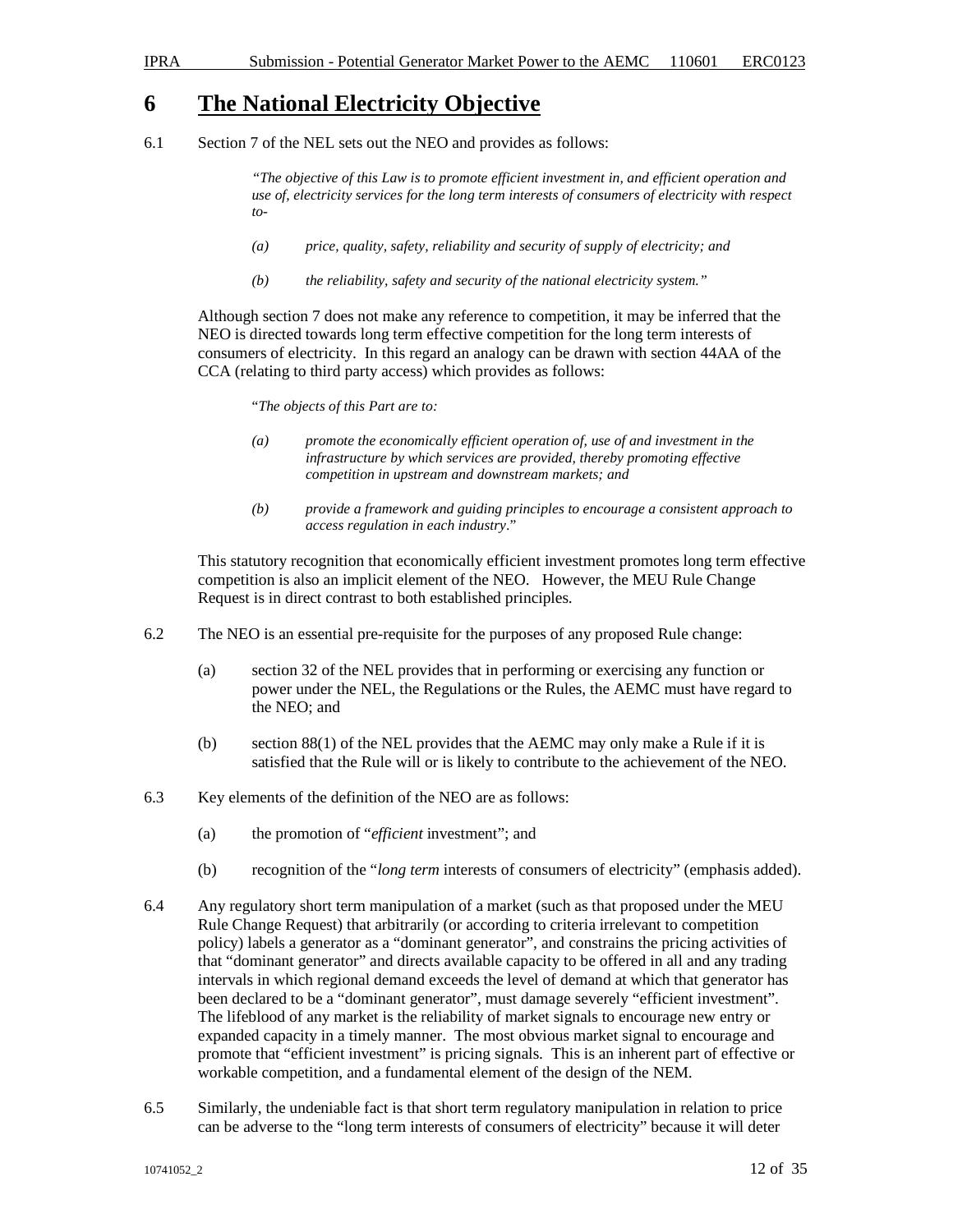investment and lessen competition. This is a point that has been made by the Australian Competition Tribunal:<sup>15</sup>

*"For example, action that promotes competition in the short-term may deter investment and hence, over the longer-term, competition may lessen (resulting in reduction to efficiency and innovation). … Assessed over the long-term, however, there is less likely to be any conflict between the promotion of competition and efficiency."* 

6.6 Consistent with the legitimacy of making long-term assessments, the NEO recognises that the most important issue is the long-term benefits to consumers of electricity. This will depend upon the relevant market (in this case the wholesale market of the NEM) having the incentive to invest in the "future market". In simple terms, the distinction has been described as  $follows^{16}$ :

> *"A short-run competitive equilibrium is (short-run) efficient; it makes the best use of presently available productive resources. A long-run competitive equilibrium guarantees that the right investments in productive capacity have been made but require that the three short-run conditions be met and adds two new ones. Production costs must not possess the conditions for a natural monopoly … and competitors must be able to enter the market freely. With free entry, if there are above-normal profits to be made, new suppliers will enter which will reduce the level of profits. In this way free entry ensures that profits will not be above normal. A normal profit level is the key characteristic of a long-run competitive equilibrium."*

- 6.7 The MEU Rule Change Request, if implemented as a Rule, would have the effect of constraining the level at which a "dominant generator" can make dispatch offers or rebids in any trading interval in which regional demand exceeds the level of demand at which that generator has been declared by the AER to be a "dominant generator". This monetary constraint may act as a penalty imposed on that "dominant generator". In substance and legislative purpose and object (if not in form), the imposition of such a penalty is inconsistent with section 36(b) of the NEL. In addition, the imposition of such a monetary penalty would not fall within item 7 of Schedule 1 to the NEL. To constrain the maximum price at which a generator can make a dispatch offer or rebid is different from "the setting of prices for electricity and services purchased through the wholesale exchange operated and administered by AEMO, including maximum and minimum prices". The imposition of such a monetary penalty would not be the imposition of an obligation for the purposes of section 34(3)(d) of the NEL.
- 6.8 The MEU Rule Change Request, if implemented, will mean that various generators from time to time may be declared as "dominant generators". This will mean that if any "dominant generator" faces residual demand in a region for any trading interval, it will be constrained to a maximum dispatch offer or rebid equal to the Administered Price Cap and will be required to offer the whole of its available capacity into the market.

In itself, this introduces into the NEM a distortionary feature. Other generators will know who the "dominant generators" are and, as a result, know the nature of the constraint imposed upon them.

It must follow that implementation of the MEU Rule Change Request is likely to create further strategic behaviour by generators and retailers by reference to the constraints imposed upon the "dominant generators". That is, the MEU Rule Change Request, if implemented, would exacerbate distortions, reduce efficiency by likely encouraging more strategic bidding and create unreliable and confusing market signals which will deter new investment.

<sup>15</sup> *Seven Networks Limited (No. 4)* (2005) ATPR¶ 42-056 at [122].

<sup>&</sup>lt;sup>16</sup> Power System Economics, Steven Stoft at page 53.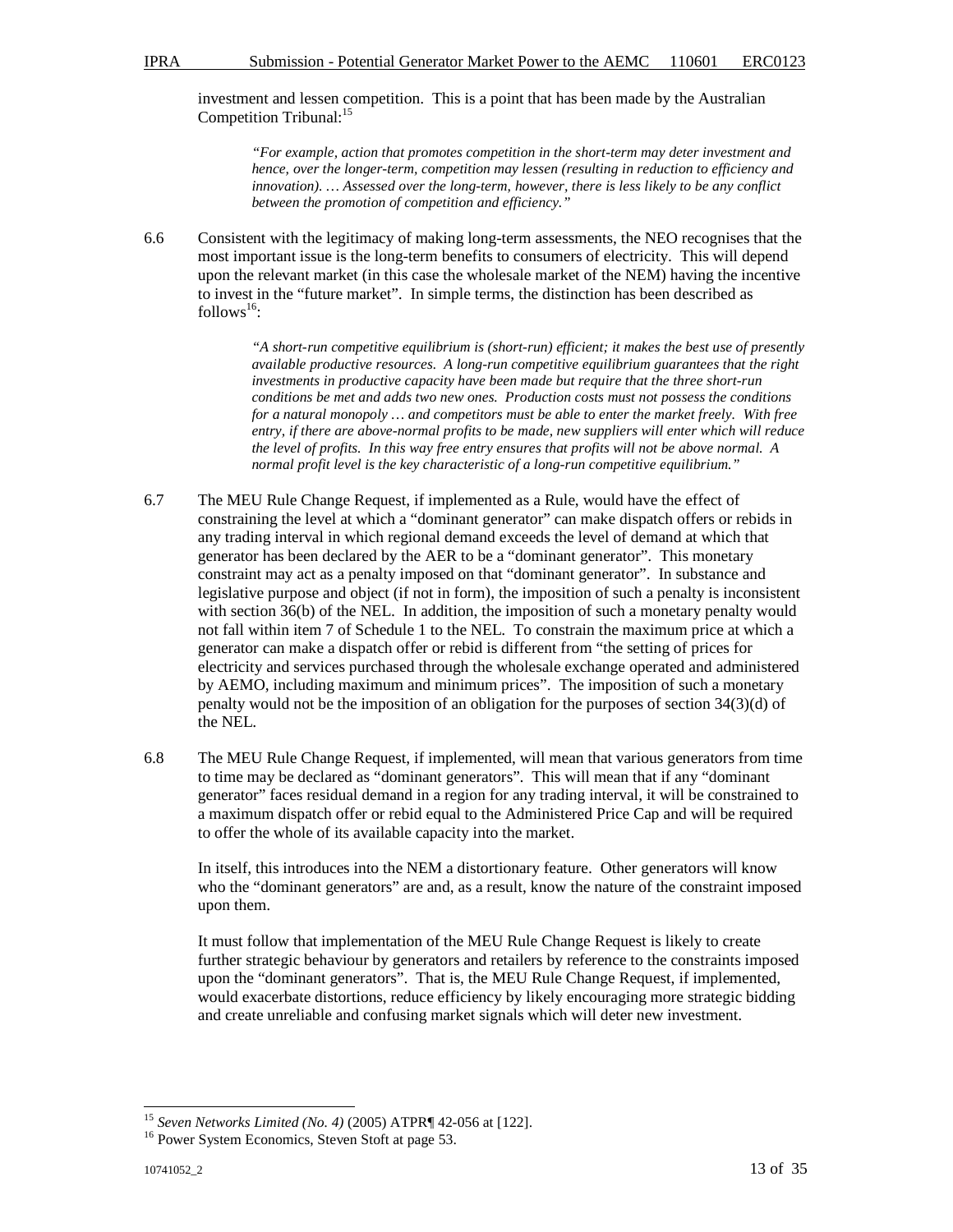A further inevitable consequence would be an adverse effect upon "safety, reliability and security of supply of electricity" and "the reliability, safety and security of the national electricity system", contrary to the NEO.

The MEU recognises this issue (although it refers to it incorrectly as "tacit/parallel collusion"), $^{17}$  but dismisses its significance by the following statement:<sup>18</sup>

> "*It is accepted that tacit and parallel collusion can occur, but unless the regulator has evidence that the second dominant generator in a region has both the opportunity and desire to use its market power, then it is preferable that the potential detriment of tacit and parallel collusion to be ignored unless the AER identifies it to be a problem*."

The inherent problems with this statement (including inconsistencies) are self-evident.

6.9 Section 34(1) of the NEL provides that the AEMC may make the Rules "in accordance with this Law…". Clearly, the AEMC has no power to make a Rule that is not in accordance with the NEO. The MEU Rule Change Request is not consistent with the NEO and should be rejected outright on that ground alone.

# **7 The object of competition policy**

7.1 The AEMC Consultation Paper glosses over clause 3.1.4(b) of the Rules which provides as follows:

> *"This Chapter is not intended to regulate anti-competitive behaviour by Market Participants which, as in all other markets, is subject to the relevant provisions of the Trade Practices Act, 1974 and the Competition Codes of participating jurisdictions."*

It is *the* stated purpose and object of the MEU Rule Change Request to implement a Rule change which is intended to regulate behaviour which the MEU has branded as "anti-competitive".

The AEMC cannot ignore clause 3.1.4(b) of the Rules and cannot implement a Rule change that is inconsistent with clause 3.1.4(b). Section 91B(1) of the NEL provides that the AEMC may, "having regard to a request to make a Rule under section 91(1), make a Rule that is necessary or consequential to the Rule that is to be made on that request". However, for the AEMC to make a decision that it now intends to perform (or to confer powers on the AER to perform) functions in relation to "anti-competitive behaviour by Market Participants", is not necessary or consequential to the MEU Rule Change Request. It would be a complete reversal and restatement of the objects and purpose of Chapter 3 of the Rules.

Further, for the AEMC to make a Rule that is inconsistent with clause 3.1.4(b) of the Rules is not contemplated by the NEL. If the AEMC wishes to confer upon itself, the AER, AEMO or a jurisdictional regulator, functions or powers in relation to competition issues, the AEMC would be required by the NEL to conduct a review of the operation and effectiveness of the Rules under section 45(1) of the NEL and, at the completion of that review, give a copy of its report to the Ministerial Council on Energy.

7.2 Section 2 of the CCA states the object of the CCA to be "to enhance the welfare of Australians through the promotion of competition and fair trading and provision for consumer protection".

<sup>&</sup>lt;sup>17</sup> MEU Rule Change Request at page 43.

<sup>&</sup>lt;sup>18</sup> Ibid at page 44.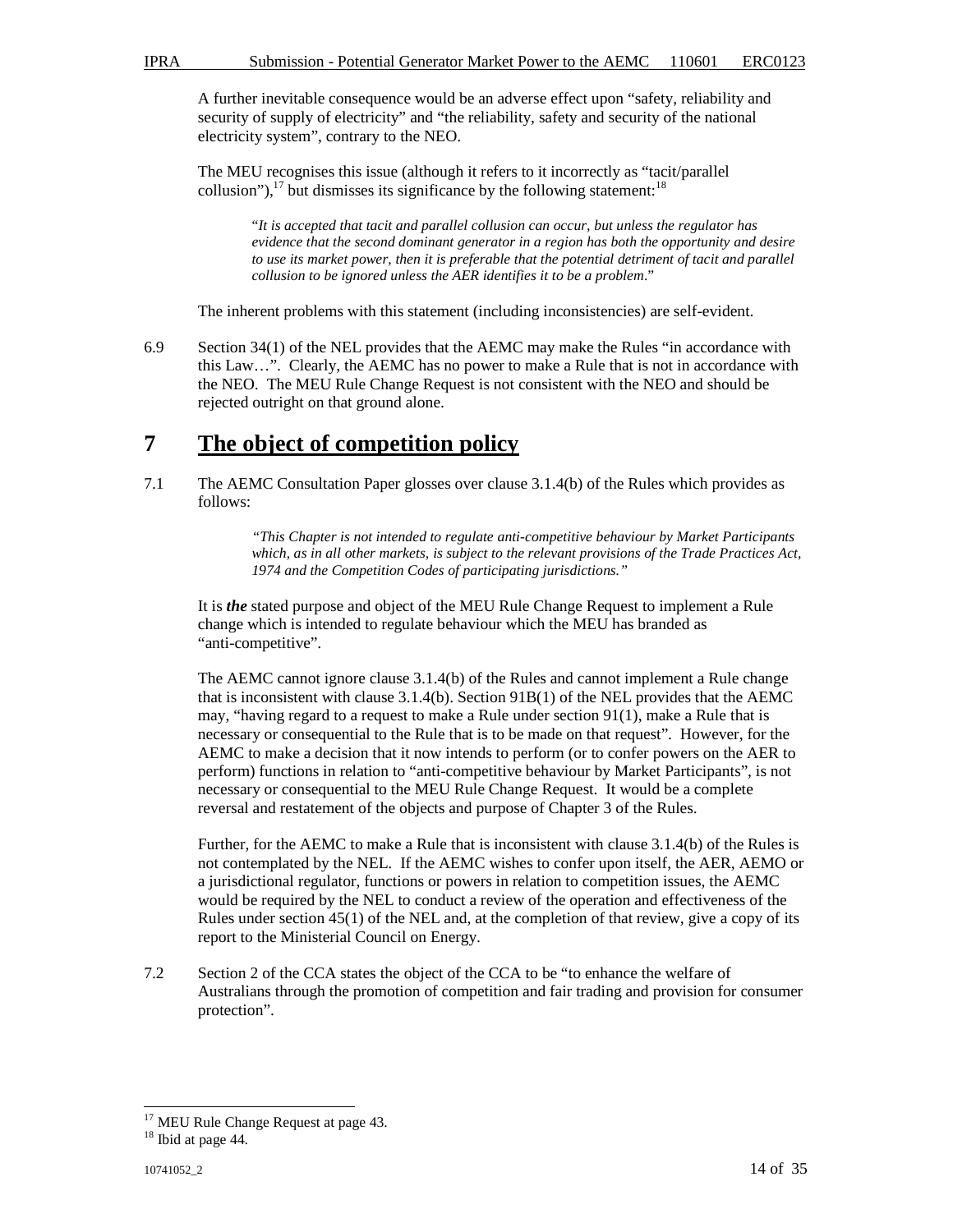#### In the context of section 46 of the CCA, this object has been explained as follows:<sup>19</sup>

*"The Parliament has determined that it is in the interests of consumers that firms be required to compete because competition results in lower prices, better goods and services and increased efficiency. …. The object of s46 - the protection of consumer interests - is to be achieved through the promotion of competition, even though competition by its nature is deliberate and ruthless and competitors injure each other by seeking to take sales from one another. A rational business firm seeks to maximise profit and to increase its share of a market. However, the very nature of such conduct is detrimental to other competitors in the market and may cause some of those competitors to leave the market.* 

*…* 

*When a court applies the provisions of s46 it must do so with the legislative object of the section in mind. While conduct must be examined by its effect on the competitive process, it is the flow-on result that is the key - the effect on consumers, not the effect on other competitors. Competition policy suggests that it is only when consumers will suffer as a result of the practices of a business firm that s46 is likely to require courts to intervene and deal with the conduct of that firm."* 

- 7.3 This reference to competition policy and the object of the CCA (in the context of section 46) relates back directly to the two key components of the NEO; namely:
	- (a) the promotion of efficient investment; and
	- (b) the long term interests of consumers of electricity.
- 7.4 There is absolutely no foundation for the AEMC to make a Rule change that is inconsistent with the objects of competition policy. The fundamental confusion in the MEU Rule Change Request relates to:
	- (a) the misunderstanding on the part of the MEU that "the TPA focuses on whether conduct damages competitors, not on the effect of the actual exercise of market power to extract monopoly revenues from consumers and users";<sup>20</sup>
	- (b) conduct of a generator and effects upon competition in a market;
	- (c) short term and long term effects upon consumers of electricity;
	- (d) the basic principle that it is rational for a firm to maximise profit and increase market share; and
	- (e) even if a firm possesses market power (which must not be assumed by reason of some arbitrary criterion at a particular time) and the proscribed purpose test is not applied, it does not follow that:
		- (i) market power is being used (or misused); or
		- (ii) there is any effect, or likely effect, upon competition in the relevant market (assessed on a long term basis).

<sup>19</sup> *Boral Besser Masonry Limited v Australian Competition and Consumer Commission* (2003) ATPR ¶ 41-915 at [260] and [261].

<sup>&</sup>lt;sup>20</sup> MEU Rule Change Request at page 14.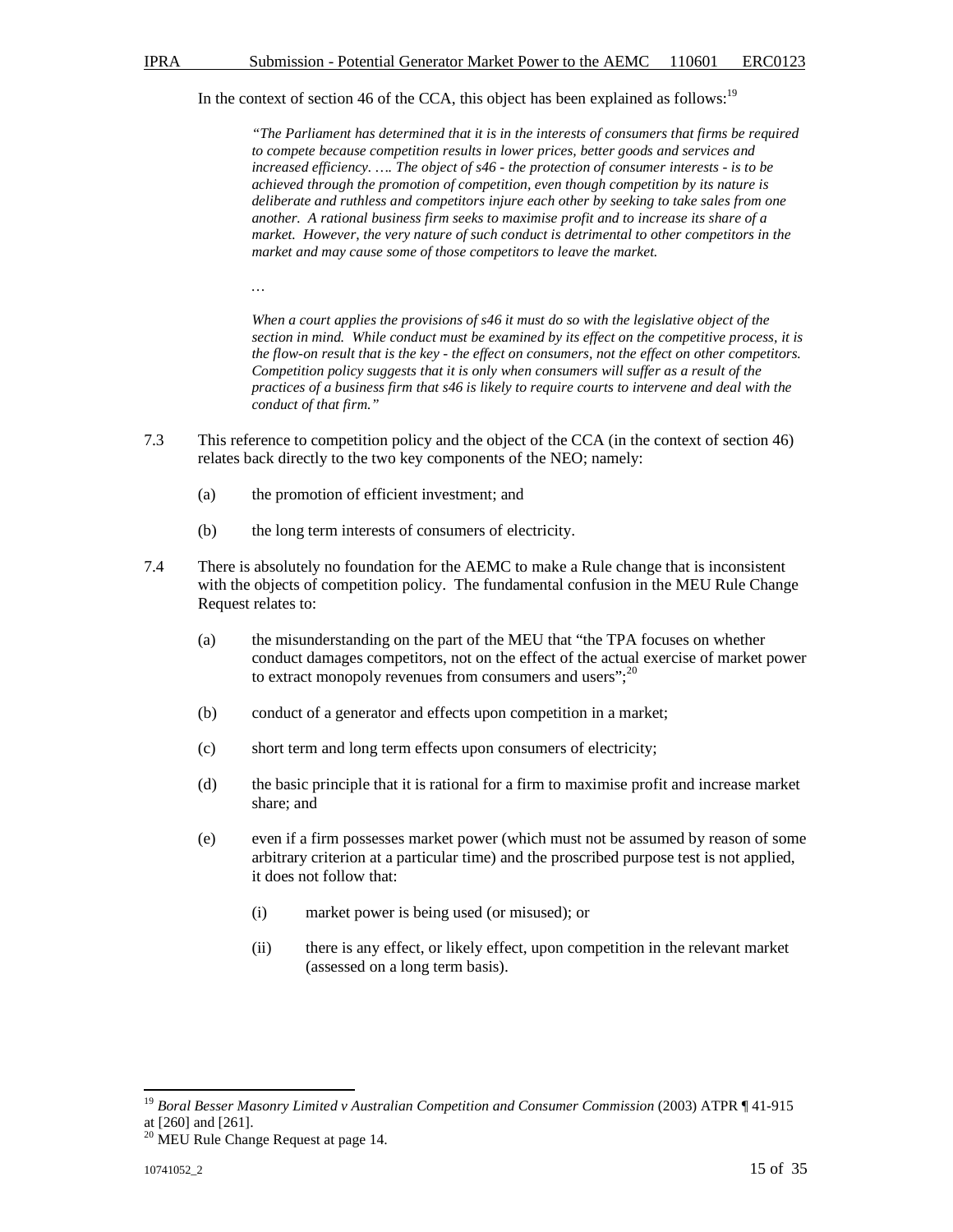### **8 The concept of competition**

8.1 The MEU Rule Change Request does not refer to, and takes no account of, the most basic of competition principles; namely, the concept of competition and how competition is to be assessed for the purposes of competition policy.

It is established that the concept of competition is not "perfect competition"; rather, it is the practical economic concept of "workable competition" or "effective competition". Competition must be assessed on a long term basis as it is acknowledged that short term assessments are distortionary.

Competition is a process and any effect upon competition is not to be equated with the effect upon competitors, although the latter may be relevant to the former. Clearly, competition in a market is not assessed by a "snapshot view" of particular behaviour at a particular time.<sup>21</sup>

In assessing "competition", and in applying long term concepts, the combination of new entry or increased participation of existing participants in response to market signals and the continuing threat of new entry or increased participation, represents a significant constraint upon the behaviour of incumbents in a market. Basically, a market should be considered to have workable competition where new investment occurs in a timely manner in response to market signals. $^{22}$ 

8.2 The concept of "workable competition" was adopted by the Full Court of the Supreme Court of Western Australia in *Ex parte Epic Energy (WA) Nominees Pty Ltd*<sup>23</sup>. In that case, the Full Court described "workable competition" as follows:

> *"… a workably competitive market will react over time and according to the nature and degree of various forces that are happening within the market. There may well be a degree of tolerance of changing pressures or unusual circumstances before there is a market reaction. The expert evidence and writings tendered in evidence suggest that a workably competitive market may well tolerate a degree of market power, even over a prolonged period. The underlying theory and expectation of economists, however, is that with workable competition market forces will increase efficiency beyond that which could be achieved in a non-competitive market, although not necessarily achieving theoretically ideal efficiency."*

8.3 These observations are consistent with the observations made by Network Economics Consulting Group Pty Ltd<sup>24</sup> in the early phase of the NEM, but which have continuing relevance:

> *"In assessing whether a market is functioning competitively, economists consequently do not focus on short-term incidents of market power, but rather look to see whether these processes of ongoing rivalry are playing themselves out over time. In a workably competitive market setting, suppliers are unable to influence prices over a sustained period, without being undercut by other incumbent generators or new entrants. In contrast, if there is no effective competition, suppliers may have sufficient market power to keep prices higher than they would otherwise be, through strategic behaviour. The key phrase in this context is 'over a sustained period'. Market power becomes an issue of competition policy concern when producers have effective discretion as to when and how they exercise the market power they hold.*

<sup>21</sup> *Australian Gaslight Company v Australian Competition and Consumer Commission (No. 3)* (2003) ATPR¶ 41-966.

<sup>22</sup> See, for example, *Re Queensland Co-operative Milling Association Ltd* (1976) 25 FLR 169.

<sup>&</sup>lt;sup>23</sup> [2002] WASCA 231.

<sup>&</sup>lt;sup>24</sup> Network Economics Consulting Group Pty Ltd: Where is Market Power Being Abused in the National Electricity Market - Some Economic Issues - A Critique of the ACCC Draft Determination in Relation to Proposed Changes to the Bidding and Rebidding Rules that Operate in the National Electricity Market, September 2002 at pages 29-30.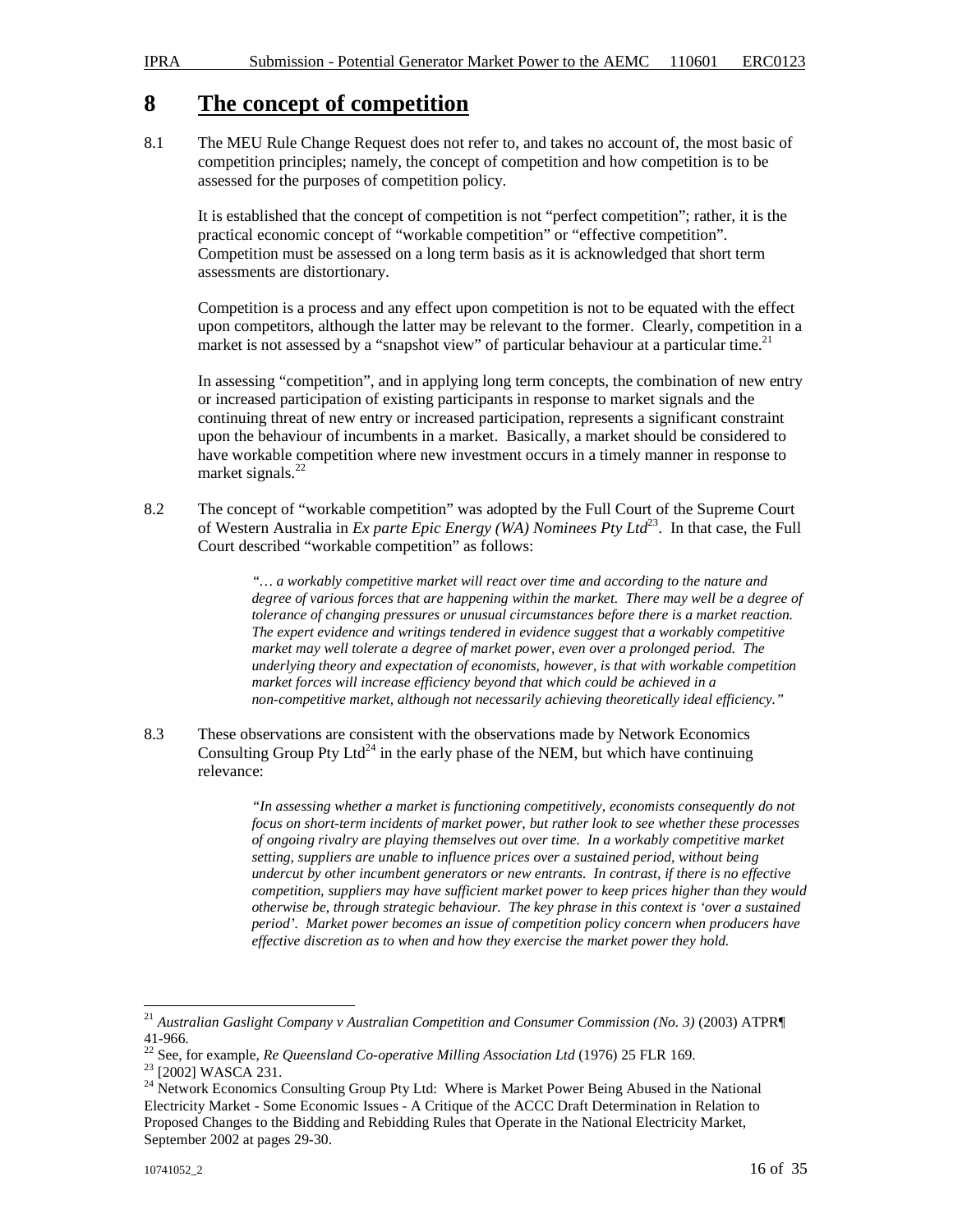*It is well recognised that, in a workably competitive market, some (or even all) firms may have some degree of transitory market power but no firm has a substantial degree of market power."* 

8.4 The Australian Competition Tribunal has observed recently that in considering the meaning of competition it is necessary to draw a distinction between, on the one hand, the *process* of competition and, on the other, the *extent* of competition, which is the outcome of that process.<sup>25</sup> The Tribunal stated that "competition may be described as rivalry that amounts to a process that leads to an increase in economic efficiency".<sup>26</sup> As to the extent of competition, the Tribunal applied the observations of the Tribunal in *Application by Chime Communications Pty Ltd (No 2)* as follows:<sup>27</sup>

> *"In the Tribunal's view a market is sufficiently competitive if the market experiences at least a reasonable degree of rivalry between firms each of which suffers some constraint in their use of market power from competitors (actual and potential) and from customers. The criteria for such competition are structural (a sufficient number of sellers, few inhibitions on entry and expansion), conduct-based (eg no collusion between firms, no exclusionary or predatory tactics) and performance-based (eg firms should be efficient, prices should reflect costs and be responsive to change in market forces)."*

- 8.5 This description of "workable competition" or "effective competition" demonstrates the complete economic fallacy in the MEU Rule Change Request. The MEU Rule Change Request:
	- (a) fails to recognise that "workable competition" tolerates a degree of market power on the basis that market forces will increase efficiency on a longer term basis<sup>28</sup>; and
	- (b) assumes that the NEM is not a market which displays the characteristics of "workable competition" or "effective competition" and has not been characterised by timely new entry or new investment (which is incorrect, as discussed in Section 11 of this Submission).

### **9 Market Definition**

9.1 The MEU Rule Change Request fails to appreciate the significance of market definition and the fundamental "first step" of identifying a relevant market for the purposes of any competition assessment (including, of course, market power).

The MEU Rule Change Request appears to assume that the AER will identify a "region" and assume that such a "region" is a market for the purposes of competition policy.

Plainly, this represents a further fundamental error in the MEU Rule Change Request.

9.2 The approach to market definition has been the subject of considerable analysis in Australia. The Australian Competition Tribunal provided the following description of a market, for the purposes of the CCA, in its decision in *Qantas Airways*: 29

> *"A market is thus the smallest area of product, functional and geographic space within which firms could collectively possess substantial market power, that is the power to raise price above their opportunity costs by restricting output, or otherwise to act in a manner*

 $\overline{a}$ <sup>25</sup> *In the matter of Fortescue Metals Group Limited* [2010] ACompT 2 at [1049].

 $26$  Ibid at [1050].

 $27$  [2009] ACompT 2 at [48].

<sup>&</sup>lt;sup>28</sup> For example, the MEU Rule Change Request suggests incorrectly that "when there is competition, the dominant generator in a region is effectively constrained to offer its energy at its short run marginal cost (SRMC) or risk not being dispatched" (at page 62).

 $29$  (2005) ATPR ¶42-065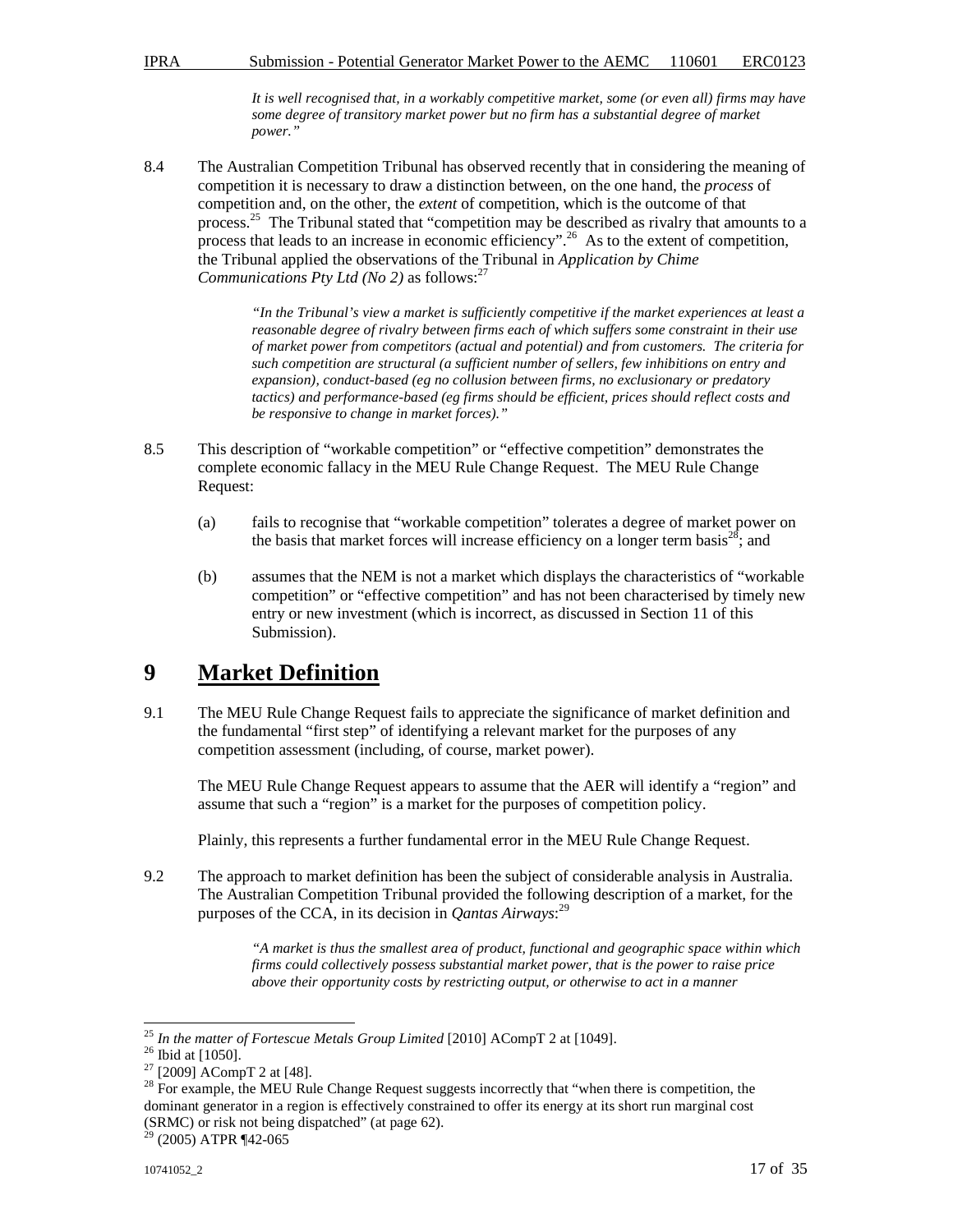*unconstrained by competitors (ie no or little substitution in consumption or production), for a sustained period of time."* <sup>30</sup>

It is necessary to identify the sources of *actual* and *potential* competition, whose existence could significantly restrain an entity's power. $31$ 

9.3 In *Re OCMA and Defiance Holdings*<sup>32</sup> the Tribunal (as it then was) stated that:

*"[A] market is the field of actual and potential transactions between buyers and sellers amongst whom there can be strong substitution, at least in the long run, if given a sufficient price incentive".* 

9.4 The Tribunal more recently has described the output of the process of defining the relevant market as follows: 33

> *"The output of the process of defining the relevant market - the identification of the participating firms, a description of the products exchanged and the borders within which the exchange occurs - is critical to an assessment of the behaviour of firms in the market (ie whether or not they impose competitive constraints upon one another) and, importantly, whether or not a firm has, or a group of firms have, power to control prices or reduce competition (ie to shift the price away from that which would be obtained in a competitive market, namely the marginal cost of the product)."*

9.5 It is well established that "close substitutability" is required in order for competitive activity to fall within one market.<sup>34</sup> The concept of interchangeability and close substitutability must be assessed by reference to long run considerations. Although the SSNIP test (small but significant non-transitory increase in price) is applied for the purposes of market definition, the following observation must be kept in mind: $35$ 

> *"We do not treat the SSNIP test as being irrelevant to the question of market identification. However a qualitative application of the test requires identification of its purpose. As we understand it, the test looks to the actual or likely effect of competitive conduct, or potential competitive conduct, upon price and other conditions of supply, including quality of the product. However, competitive conduct may not have an immediate and obvious effect upon those matters. … The 'richness' of the concept of competition … means that competition may take many forms. Its effects may be immediate or delayed. The SSNIP test addresses the effects of competition, but it does not define the way in which it occurs."*

9.6 As discussed by the Tribunal in *Re AGL Cooper Basin Natural Gas Supply Arrangements*, 36 an assessment of the temporal dimension of a market involves longrun considerations and the

 $\overline{a}$ <sup>30</sup> *Qantas Airways,* at [232].

<sup>31</sup> *Qantas Airways,* at [237].

 $32$  (1976) ATPR ¶ 40-102. This passage was quoted with approval and applied by the ACCC in its Public Competition Assessment of the swap of South Australian generation assets between AGL Energy Limited and TRUenergy Pty Ltd: Public Competition Assessment: *AGL Energy Limited and TRUenergy Pty Ltd - Proposed Swap of South Australian Electricity Generation Assets* (20 April 2007) at [24].

In the Matter of Fortescue Metals Group Limited [2010] ACompT 2 at [1014].

<sup>34</sup> *Arnotts Limited v Trade Practices Commission* (1990) ATPR ¶ 41-061 at 51,785. As McHugh J observed in *Boral Besser Masonry Limited v Commission* (2003) ATPR ¶ 41-915 at [252]: *"Close substitutability and competition are evident when more than a few consumers switch from one product to another on some occasions."* The concept of substitutability for the purposes of market definition requires *close* substitution by reference to the degree of cross-elasticity of demand and cross-elasticity of supply: *Australian Rugby Union Ltd v Hospitality Group Pty Ltd* (2000) 173 ALR 702 at [83]; *Seven Network v News Limited* (2009) ATPR ¶42-301 at [619].

<sup>35</sup> *Seven Network Limited v News Limited* (2009) ATPR ¶42-301 at [670].

<sup>36</sup> (1997) ATPR ¶41-593 at 44,210.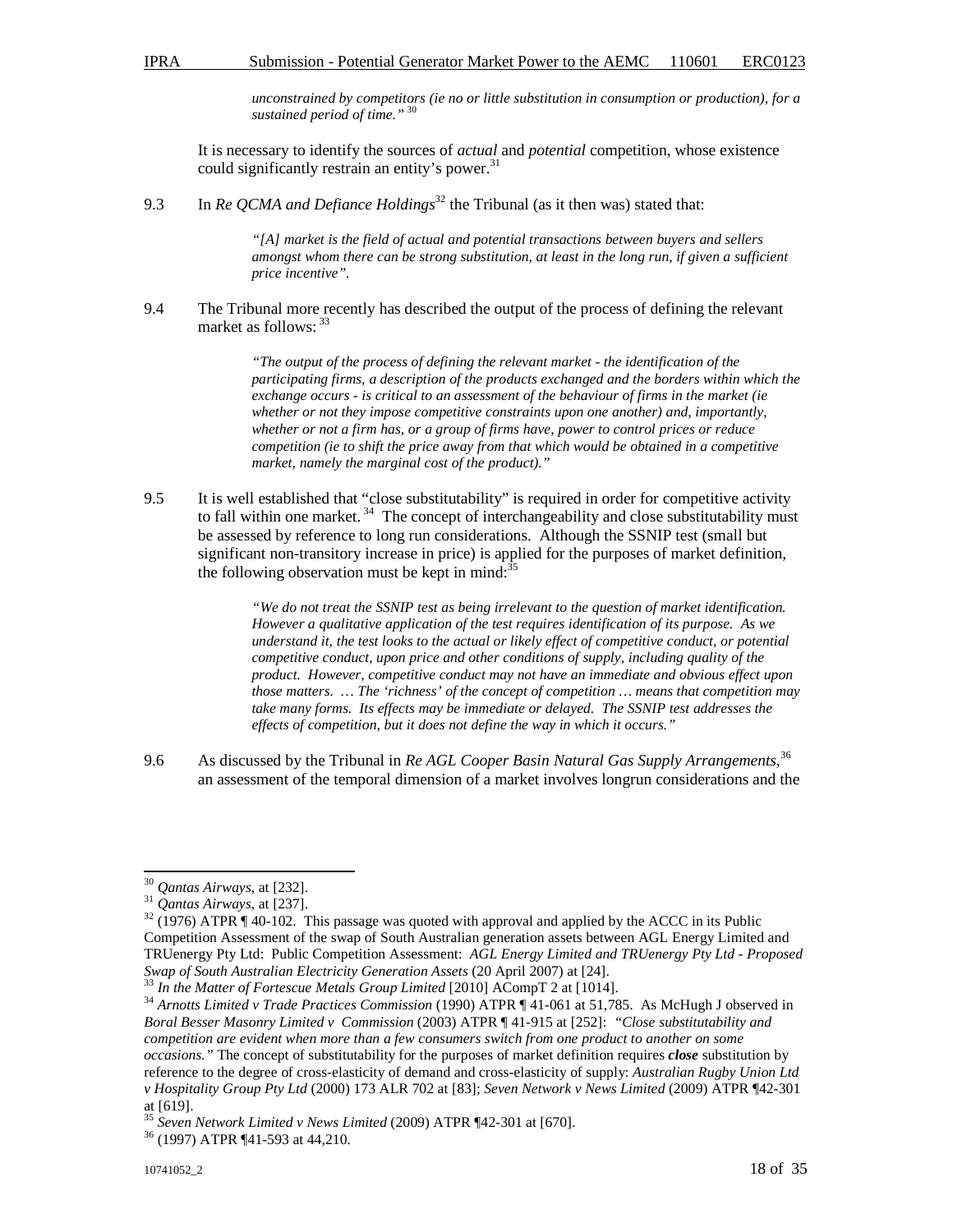concept of "operational time".<sup>37</sup> In *Qantas Airways Limited*, the Tribunal stated that its long run rather than short run substitution possibilities that are relevant<sup>38</sup>.

#### *The wholesale market of the NEM*

9.7 In *Australian Gas Light Company v Australian Competition and Consumer Commission (No. 3)*, <sup>39</sup> French J defined the wholesale market as one NEM-wide geographic market for the wholesale supply of electricity, and associated with that, entry into electricity derivative contracts.<sup>40</sup>

French J observed that the NEM "is an evolving market which is intended and designed to operate as a single market for electricity throughout the regions which it covers".<sup>41</sup> Any "transient price separations" between regions are sub-markets only. A sub-market is not a "market" for the purposes of the CCA and can be "misleading if used uncritically to assess long-run competitive effects".<sup>42</sup>

- 9.8 The ACCC has not adopted the formulation of French J. However, even the ACCC has recognised the interrelationship between the regions of the NEM:
	- (a) In undertaking its assessment of the acquisition by China Light and Power of the Australian non-regulated energy assets of Singapore Power (14 April 2005), the ACCC identified the relevant wholesale market within which its assessment was made as follows:

*In summary, the ACCC believes that a geographic market based on Victoria and SA combined, taking into account the ability of this region to 'import' electricity from other parts of the NEM subject to interconnector capacity constraints, is a more accurate representation of the geographic constraints imposed on the merged entity in the context of this acquisition compared to consideration of a NEM-wide market."* 

(b) In its Public Competition Assessment of the AGL Energy Limited and TRUenergy Pty Ltd swap of South Australian electricity generation assets,  $43$  the ACCC considered the relevant wholesale market for the purposes of that matter to be the market for the wholesale supply of electricity in South Australia, taking into account the South Australia - Victoria interconnectors.

The ACCC acknowledged that even if the wholesale market is considered by reference to a particular region of the NEM, the effect of interconnectors must be taken into account, noting that "the degree of competition depends significantly on the level of interconnection between regions" and that "when assessing the constraint provided by generators outside the SA region, it is useful to think of an interconnector as being a generator with a varying marginal cost".<sup>44</sup>

(c) In its determination upon the applications for authorisation by Macquarie Generation, Delta Electricity and Eraring Energy in respect of the proposed co-insurance  $\arctan^45$  (Co-insurance Determination), the ACCC considered the relevant wholesale market affected by the proposed co-insurance arrangements to be "the

<sup>37</sup> See *Telecom Corporation of NZ Ltd v Commerce Commission* (1991) 3NZBLC ¶99-239.

<sup>38</sup> (2005) ATPR ¶42-065 at [235].

<sup>39</sup> [2003] ATPR ¶ 41-966.

<sup>40</sup> Ibid at [380] and [387].

<sup>41</sup> Ibid at [387].

<sup>42</sup> *Queensland Co-operative Milling Association Ltd* (1976) 25 FLR 169 at 191.

<sup>43</sup> ACCC Public Competition Assessment, 20 April 2007 at [20] - [42].

<sup>44</sup> ACCC Public Competition Assessment, 20 April 2007 at [30].

<sup>45</sup> Final Determination, 20 May 2010 at page 25 [4.37].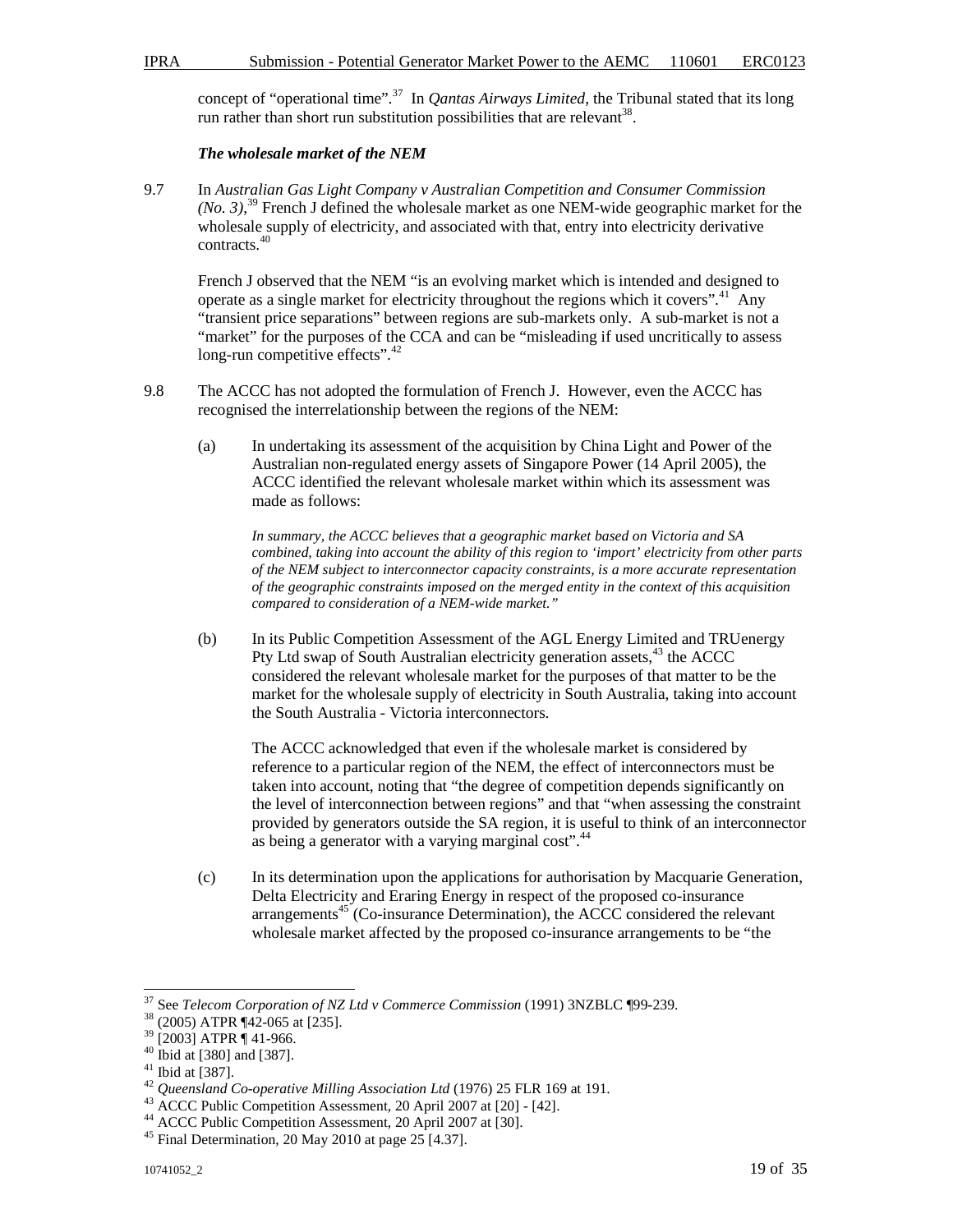wholesale market for the supply of electricity in the NSW NEM region and the supply of products to mitigate against the risk of unfunded difference payments".

- (d) In its Public Competition Assessment of the New South Wales Energy Privatisation<sup>46</sup>, the ACCC "considered the proposed transaction on the basis that the geographic scope of the relevant market was the New South Wales region plus Victorian and Queensland interconnectors". The ACCC added "this recognises that although generators outside of New South Wales do compete, their ability to do so is limited by the capacity of the interconnectors."
- 9.9 In assessing the substance of the ACCC analysis of wholesale market definition in the NEM, it is instructive to set out the following extract from the AER "State of the Energy Market  $2010$ ":<sup>47</sup>

"*While the market determines a separate price for each region, the mainland regions typically operate as an 'integrated' market with price alignment for 60-80 per cent of the time. Price alignment occurred for about 67 per cent of the time in 2009-10, compared with 70 per cent in 2009-10 [should read 2010-11]. These estimates allow for minor price disparities caused by transmission losses that occur when transporting electricity over long distances*."

9.10 Clearly, the consistent position of the ACCC, although not going so far as to accept the formulation of French J in *AGL*, is that, but for interconnector constraints from time to time between the regions of the NEM, the geographic dimension of the wholesale market would be the whole of the NEM.

When this position is aligned with the approach of the Australian Competition Tribunal to recognise a "future market" concept (ie. a market that evolves and expands over time) and the above AER extract, it is clear the geographic dimension of the wholesale market of the NEM must be broader than a "region".

9.11 It would be completely artificial and arbitrary for a Rule to determine a "dominant generator" by reference to a "region". It is wrong to identify a market by reference to such a narrow and fixed dimension in any event; it is a fundamental failure to recognise the inevitability of a broader geographic dimension of the wholesale market of the NEM and the necessity to assess a market by reference to long run considerations (including the "future market" concept).

# **10 Market Power**

- 10.1 The MEU Rule Change Request misunderstands two essential elements in relation to market power:
	- (a) The fact that market power requires, as an integral element, an ability to act without constraint on a sustained basis over time.
	- (b) The fact that there are many circumstances in which a firm would engage in the same conduct (and would be able to engage in the same conduct) whether or not it had any market power and that engaging in such conduct is neither evidence of market power nor any use of market power.

 $\overline{a}$ <sup>46</sup> ACCC Public Competition Assessment, AGL Energy Limited and Origin Energy Limited - Proposed Acquisitions of Assets being sold as part of the New South Wales Energy Privatisation, 17 March 2011 at pages 11 and 12.

 $47$  Australian Energy Regulator - State of the Energy Market 2010 at page 28.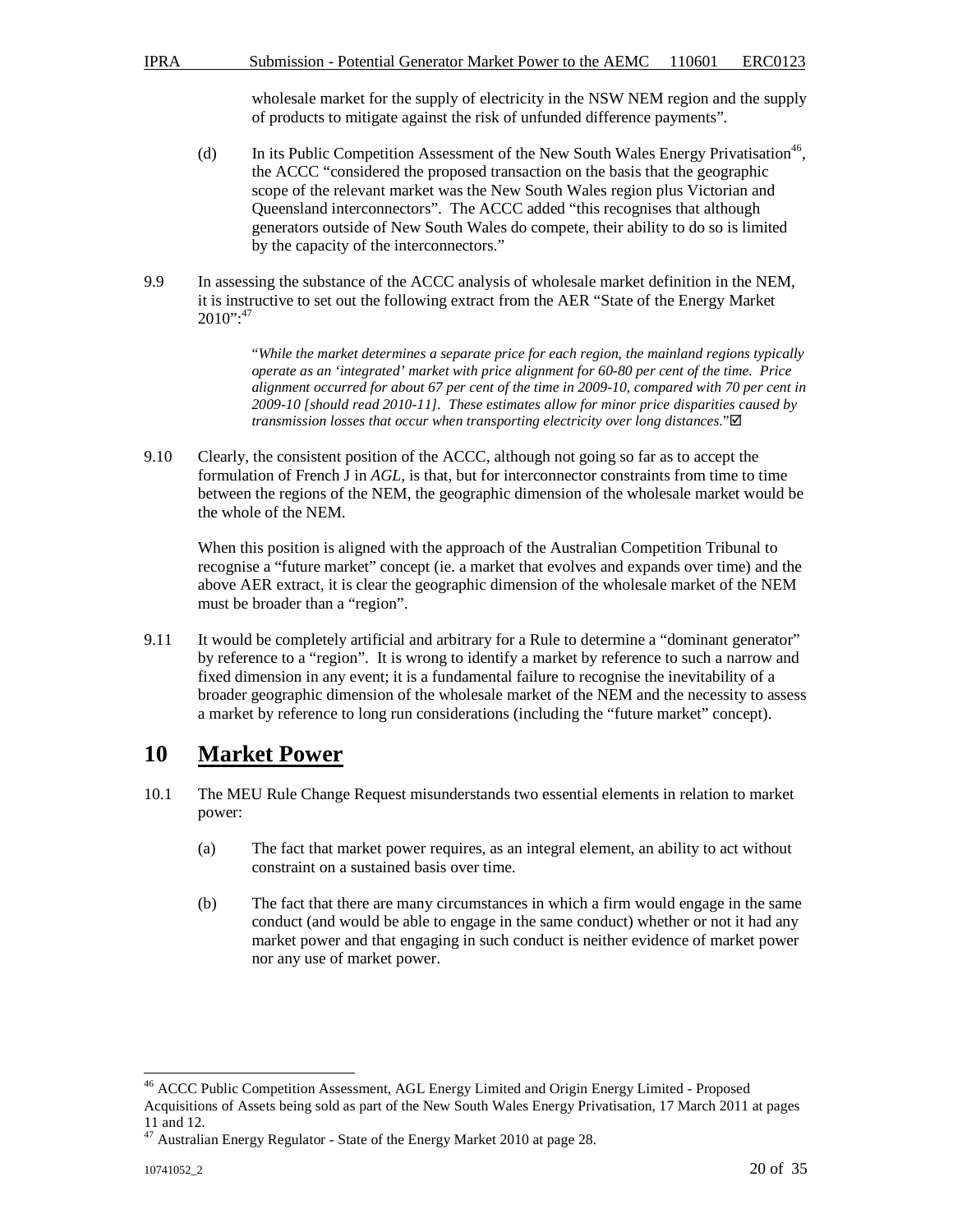10.2 In *AGL*, French J referred to the concept of market power as explained by the Trade Practices Tribunal in *Re Queensland Co-operative Milling Association Ltd* as follows:<sup>48</sup>

> *"…the antithesis of competition is undue market power, in the sense of the power to raise prices and exclude entry. That power may or may not be exercised. Rather, where there is significant market power the firm…is sufficiently free from market pressure to 'administer' its own product and selling volume at is own discretion."*

10.3 The concept of *sustained* and *persistent* behaviour or activity assessed on a long term basis has been applied consistently by the courts in Australia. In *Melway*, the majority of the High Court of Australia confirmed this approach by stating:<sup>49</sup>

> *"As Dawson J explained, in Queensland Wire, market power means capacity to behave in a certain way (which might include setting prices, granting or refusing supply, arranging systems of distribution), persistently, free from the constraints of competition."*

In *Boral*, McHugh J coined the expression that market power "is not concerned with a onesecond snapshot of economic activity".<sup>50</sup> It was added:<sup>51</sup>

*"[A firm] possess market power when it has the ability to sustain a pricing policy or the terms on which it supplies it product without regard to market forces of supply or demand."* 

In *AGL*, French J adopted the long term concept of market power in the context of the NEM. He distinguished "inter-temporal market power" from "a long run phenomenon having regard to the possibilities of new entry through additional generation capacity and the upgrade of interconnections between regions".<sup>52</sup>

French J identified transient conduct as being reflected in the concept of "temporal submarkets" and added:<sup>53</sup>

*"I might add that success at 'gaming' in the market during limited periods of high demand does not reflect market power even if it results in a high forward contract price."* 

- 10.4 The concept of "transitory market power" was expressly rejected by French J in the *AGL* case. French J did not consider that conduct of Loy Yang A Power Station reflected the existence of market power even though it was "in a position opportunistically to respond to supply/demand imbalance in very short time intervals and if all the variables are in the right place, to affect both spot and forward contract prices".<sup>54</sup>
- 10.5 The rejection of a concept of "transitory market power" by French J is consistent with the approach adopted in all markets. In *Universal Music Australia Pty Ltd v Australian Competition and Consumer Commission*<sup>55</sup>, the Full Federal Court also rejected the concept of "temporary monopoly power". The Full Court concluded that "temporary monopolies may be recognised as illustrating the working of competition in [a] market<sup>556</sup> but that "temporary monopoly power" was not "sufficient to sustain a finding that the power of each company in the market was large or weighty, considerable, solid or big" and observed:

<sup>&</sup>lt;sup>48</sup> (1976) 25 FLR 169 at 188.

 $49$  178 ALR at 269.

<sup>50</sup> 195 ALR at [293].

 $51$  Ibid at [264].

<sup>52</sup> [2003] FCA 1525 at [493].

<sup>53</sup> Ibid at [492].

<sup>54</sup> [2003] ATPR ¶ 41-966 at [456].

<sup>55</sup> (2003) 131 FCR 529.

<sup>&</sup>lt;sup>56</sup> Ibid at 565 [156].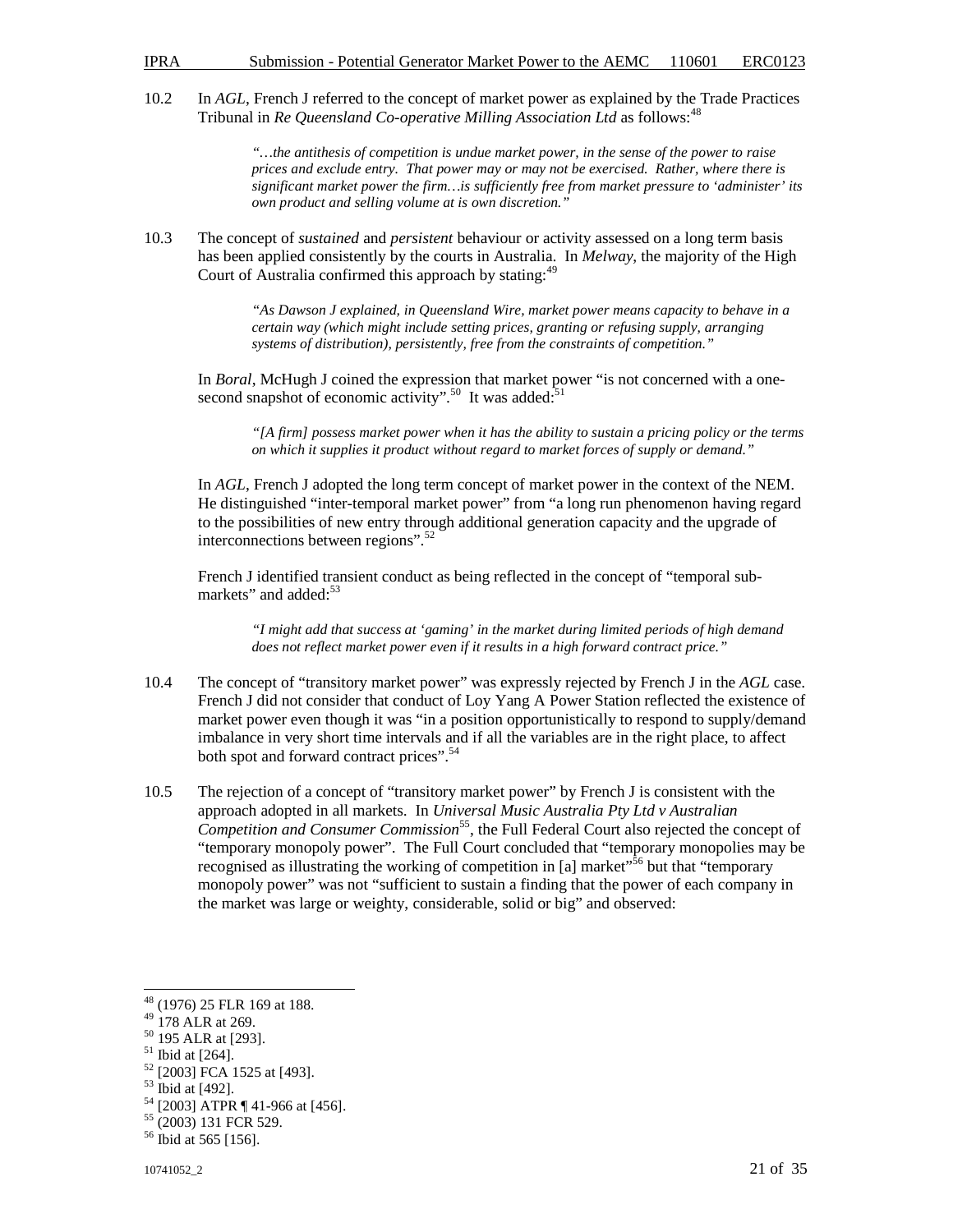*"It is not legitimate for a court to base a finding of substantial market power simply upon incidents of abuse of power in that market. Almost all participants in a market have a degree of power, which may on occasion be abused."* 

- 10.6 The MEU Rule Change Request appears to assume that a generator which faces a residual demand in any trading interval (or a series of trading intervals) possesses market power. Such an assumption is contrary to the basic requirements for market power to be identified and measured; namely, an ability to behave consistently and persistently on a sustained basis free from the constraints of competition. The idea of identifying market power by reference to a particular event (or series of events) at a particular time has been rejected on the basis that market power "is not concerned with a one-second snapshot of economic activity".
- 10.7 Further, the MEU Rule Change Request assumes that the cause of a generator facing residual demand in any trading interval (or a series of trading intervals) is irrelevant. The essence of market power is that a firm has the ability to sustain a pricing policy *without regard* to market forces of supply or demand. A response by a firm to a short term market event (unrelated to conduct or behaviour of that firm) provides no evidence of market power or any use of market power. Any firm would have the same response whether or not it has market power. It is wrong for the MEU to assert that "there are times when outages of other generation plant or interconnectors, allow the exercise of market power at regional demands lower than the normal operating conditions".<sup>57</sup>

# **11 The recognition by the ACCC of longer term assessments of market power in the context of the NEM**

11.1 The ACCC has recognised and applied longer term concepts and principles in respect of the wholesale market of the NEM and matters requiring an assessment of market power.

#### *Market power and section 50 of the CCA*

11.2 In its Public Competition Assessment of the acquisition by China Light and Power of the nonregulated assets of Singapore Power (14 April 2005), which included Torrens Island Power Station, the ACCC formed the view that the acquisition "would potentially result in an increased ability to profitably manipulate the wholesale spot price to a significant extent at certain times", but considered that various factors identified by it would lead to the conclusion that "there was unlikely to be sufficient evidence of a substantially lessening of competition in breach of section 50".

It is obvious that the ACCC formed the view that workable competition contemplates short term behaviour (including opportunistic behaviour) on the basis that longer term influences and constraints will increase efficiencies.

11.3 In its Public Competition Assessment of the swap of South Australian generation assets between AGL Energy Limited and TRUenergy Pty Ltd (20 April 2007), the ACCC observed:<sup>58</sup>

> *"However, the proposed acquisition would not have given AGL any extra ability to raise prices in the SA node above and beyond the ability held by the current owner of TIPS, TRUenergy. The ACCC considered that AGL would participate in the same competitive environment as TRUenergy, the previous owner of TIPS, and was therefore likely to face the same competitive constraint from other generators both in South Australia, and in other states via the interconnector. This competitive constraint was unlikely to change post-transaction."*

<sup>&</sup>lt;sup>57</sup> MEU Rule Change Request at page 42.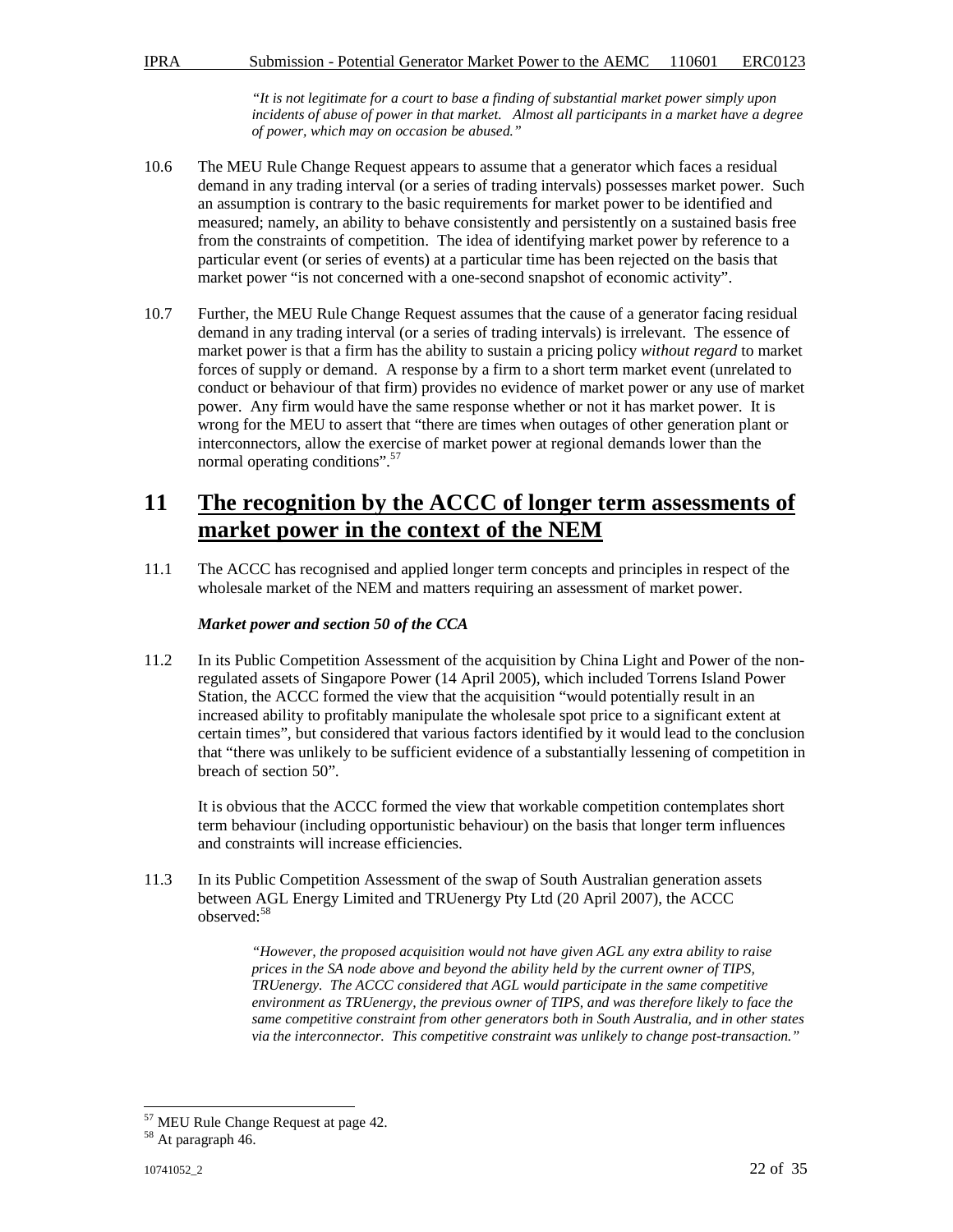The ACCC also acknowledged the distinction between short term and long term assessments:<sup>59</sup>

> "*The ACCC also accepted that, in the short term, there was a possibility that the liquidity of hedge products referenced against the SA node may decrease as a result of this transaction. However, market inquiries … indicated that it was unlikely that this transaction would lead to a material long term decrease in the availability of hedge products in South Australia*."

#### *Regulation of bidding and rebidding strategies*

11.4 Clause 3.8.22A of the Rules provides that a generator "must make a dispatch offer, dispatch bid or rebid in relation to available capacity and daily energy constraints in good faith". This reference to "good faith" means that at the time of making the offer, bid or rebid, a generator "has a genuine intention to honour that offer, bid or rebid if the material conditions and circumstances upon which the offer, bid or rebid were based remain unchanged until the relevant dispatch interval".

Clause 3.8.22A is in substantially identical terms to clause 3.8.22A of the National Electricity Code. In its Final Determination to Authorise Changes to the Bidding and Rebidding Rules,<sup>6</sup> the ACCC endorsed the "good faith" provision "because the design of the electricity market auction relies on information being submitted by generators that reflects their true intentions relating to bids and rebids". $61$ 

The ACCC noted that the "good faith proposal is not a restriction on rebidding per se" and acknowledged that "rebidding is a key element of the market design because it allows the market to balance supply and demand efficiently to ensure demand is met by efficiently priced supply". $62$  Significantly, the ACCC made the following observation:  $63$ 

*"More importantly however, restrictions on the ability to rebid, or the imposition of incentives not to rebid, could lead to less efficient outcomes and potentially higher prices, as compliance costs are recouped through generator's bids. Restrictions on rebidding could produce a wedge between actual and competitive price outcomes, leading to less efficiency and inefficient dispatch of generation. This is clearly not in the long-term interest of the market."* 

11.5 An element of the Applications for Authorisation included a proposal by NECA to prohibit bids or rebids that have the purpose, or have or are likely to have the effect, of materially prejudicing the efficient, competitive or reliable operation of the NEM. This proposal was rejected by the ACCC. It being noted that "flexibility" must be built into any code change that prohibits such behaviour [in that case, economic withholding], to allow a reprieve for generators where there is a legitimate basis for such bids" and that "the potential anticompetitive detriment of deterring investment could well outweigh the public benefits of prohibiting economic withholding where it is undertaken to game market outcomes".<sup>64</sup>

The ACCC made the following observations that are pertinent in the context of the MEU Rule Change Request:<sup>65</sup>

*"Behaviour that deliberately exploits constraints effectively punishes the market for underinvestment or lack of development. Price spikes identify investment opportunities in transmission or generation. Without these signals, the energy-only market would cease to work effectively. The fact that such constraints can be used indicates that constraints and* 

<sup>&</sup>lt;sup>59</sup> Ibid at paragraph 64.

<sup>60</sup> ACCC - Determination - Applications for Authorisation - Amendments to the National Electricity Code - Changes to Bid and Rebidding Rules, 4 December 2002.

 $61$  Ibid at page 18.

<sup>62</sup> Ibid at page 20.

 $^{63}$  Ibid.

<sup>64</sup> Ibid at page 29.

 $65$  Ibid at page 30.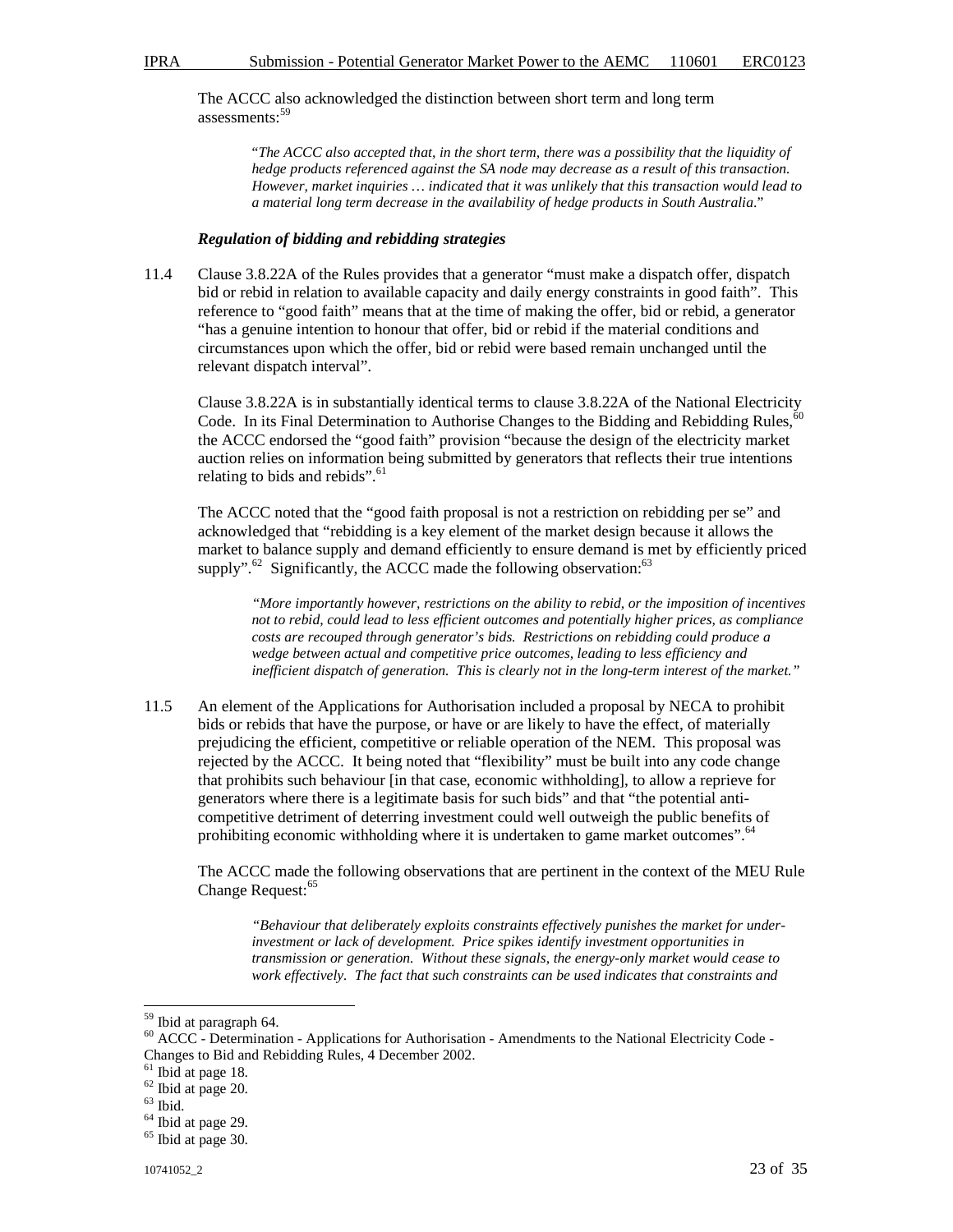*congestion in transmission pricing in the NEM is being inadequately addressed. Investment opportunities may be more effectively signalled if there were more regions in NEM, or if nodal pricing was introduced. In their absence, pricing signals on the supply side should be maintained. Any muting of these signals will raise questions about the market's design and its ability to develop into the future."* 

- 11.6 The ACCC recognised that "due to the lead times involved in large scale investments like electricity transmission and generation, delays can arise between the time when prices begin to signal the need for new investment and the time when such investment is brought online and begins to moderate prices". Further, the ACCC accepted that "in practice it may be necessary to tolerate some short term price spikes in order to encourage efficient investments" and noted that "short term price spikes are common to deregulated electricity markets, and the Commission believes that focussing on price outcomes over a short period of time is irresponsible, as it can lead to biased conclusions".<sup>66</sup>
- 11.7 In *AGL*,<sup>67</sup> French J referred to the ACCC Final Determination and, in respect of price spikes that had been observed in the summer of 2000/2001 in Victoria, concluded as follows:

"*The particular conjugation of pressures from financiers and fortuitous events upon which Loy Yang Power relied in the summer of 2000/2001 does not allow an inference to be drawn from the successful application of the summer bidding strategy that it had then and continues to enjoy now, market power in terms of an ongoing ability to price consistently above its marginal costs of production*."

- 11.8 Accordingly, it is clear that a distinction must be drawn between the following:
	- (a) the right of any generator to make legitimate dispatch offers or rebids in the context of, or in response to, independent market conditions and circumstances from time to time; and
	- (b) a generator making a dispatch offer or rebid otherwise than in "good faith".

In the context of paragraph (a), the occurrence of price spikes represents the response to market conditions prevailing at the relevant time and, as identified by the ACCC, is of central importance to "identifying investment opportunities in transmission or generation". The fact that there is a lead time involved between the recognition of a market signal encouraging new investment and the time when that new investment is commissioned, does not mean that a market is inefficient or is not representative of workable competition. Clearly, any regulatory manipulation of such a market (and behaviour in such a market) will cause dislocation and distortion in respect of new investment, including uncertainty created by such arbitrary regulatory information deterring or delaying new investment decisions.

The contention by the MEU that "competition cannot be easily improved where there is no instant freedom of entry and new generation plant cannot be quickly built and commissioned"<sup>68</sup> indicates a basic misunderstanding of workable or effective competition.

11.9 As discussed in section 3 of this Submission, an EOM market design requires both occasional price spikes and any resulting "situational market power" to be sustainable. This has been recognised and accepted by the Federal Court of Australia. It has been also recognised by the ACCC both in the context of its review of clause 3.8.22A as it appeared in the National Electricity Code and in decisions of the ACCC under its informal merger review process for the purposes of section 50 of the CCA.

 $\overline{a}$ <sup>66</sup> Ibid.

 $67$  (2003) ATPR¶ 41-966 at [464] - [469].

<sup>68</sup> MEU Rule Change Request at page 14.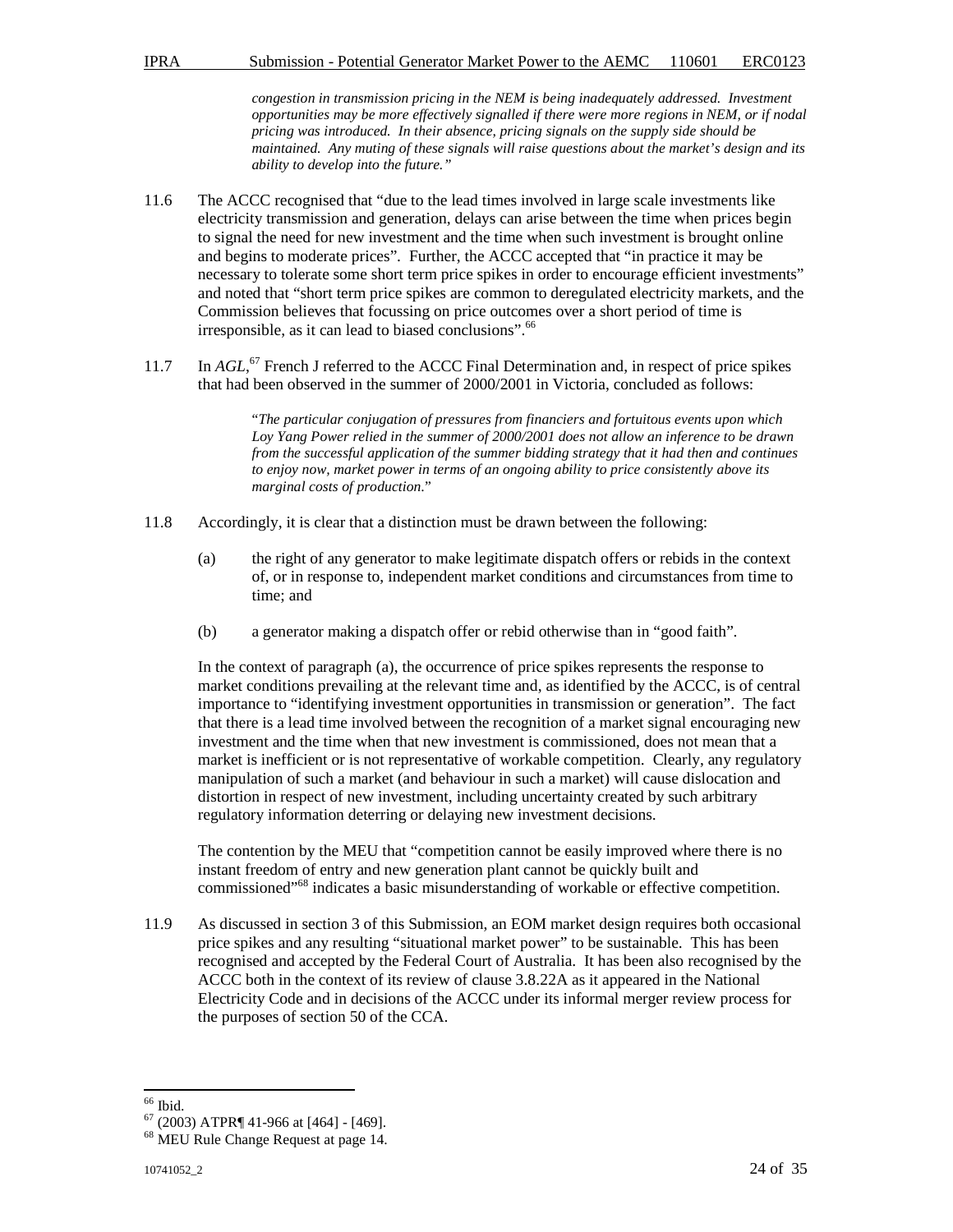### **12 Regulatory Oversight**

- 12.1 The MEU Rule Change Request takes no account of:
	- (a) the extent and degree of regulatory oversight in the context of the NEM; or
	- (b) the fact that the very issue that appears to be its central complaint (ie. the activities of Torrens Island Power Station in South Australia) has arisen pursuant to decisions of the ACCC under its informal merger review process for the purposes of section 50 of the CCA.

#### *Regulatory constraint as countervailing power*

- 12.2 It is clear that regulatory constraint is accepted as a form of countervailing power. The MEU Rule Change Request fails to recognise that the existing measures of regulatory oversight, or the threat of those measures being used against a generator, acts as a form of constraint and countervailing power.
- 12.3 In *AGL*, French J made the following observations:<sup>69</sup>

*"It is probably correct to say that in an economic sense there is not a high degree of countervailing consumer power which can be brought to bear upon the pricing practices of generators. There is however some scope for demand side management and perhaps of particular significance in the NEM is the reality that high electricity prices can very quickly become a political or regulatory issue. While countervailing power may not be exercised economically it can be exercised politically or by the regulator as proxy for consumers."* 

12.4 This concept of regulatory oversight being a form of countervailing power has been applied elsewhere. For example, in *Verizon Communications Inc. v Law Offices of Curtis V Trinko, LLP*,<sup>70</sup> the Supreme Court of the United States made the following comment:

> *"One factor of particular importance is the existence of a regulatory structure designed to deter and remedy anticompetitive harm. Where such a structure exists, the additional benefit to competition provided by antitrust enforcement will tend to be small, and it will be less plausible that the antitrust laws contemplate such additional scrutiny."*

12.5 Similarly in the decision by the Commerce Commission of New Zealand in the matter of an *Application for Clearance of a Business Acquisition involving Vector Limited and NGC Holdings Limited*<sup>71</sup>, the Commerce Commission commented as follows:

> *"Regulatory constraints form part of the competitive landscape, and must be taken into account when carrying out competition analysis. For example, in Telecom Corporation of New Zealand Ltd v Commerce Commission…the Court of Appeal considered that regulatory constraints, including current regulation and the threat of further regulation, were 'part of the environment constraining Telecom in practical terms from engaging in discriminatory conduct'."*

- 12.6 By way of example only of the extent and degree of regulatory oversight, reference can be made to each of the following:
	- (a) The AER investigated compliance on the part of AGL Energy Limited with clause 3.8.22A of the Rules in respect of its rebidding conduct for Torrens Island Power Station on 19 February 2008. The AER concluded as follows: $^{72}$

 $\overline{a}$ <sup>69</sup> Ibid at [396].

<sup>70</sup> (2004) 540 US 398 at 412.

<sup>&</sup>lt;sup>71</sup> Commerce Commission of New Zealand, decision No. 540, 10 December 2004 at page 23 [126].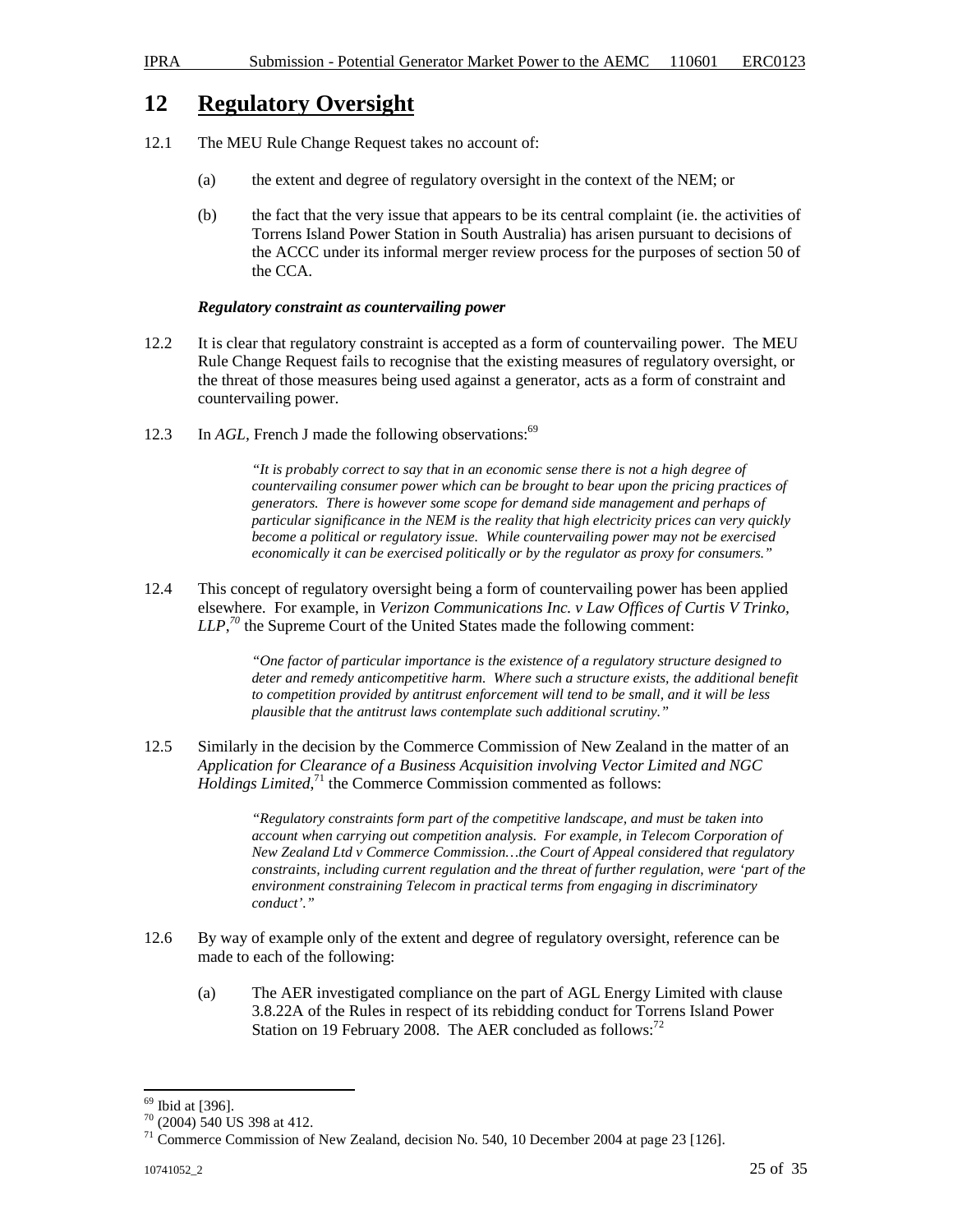"*Having regard to all of the relevant information and the evidence available relating to rebidding decisions, the AER has closed its investigation regarding AGL's compliance with clause 3.8.22A during the February 2008 period*."

(b) The AER issued proceedings in the Federal Court of Australia against Stanwell Corporation Limited for an alleged breach of clause 3.8.22A of the Rules. As the AER has noted: $73$ .

> "*The AER alleged Stanwell did not make several of its offers to generate electricity on 22 and 23 February 2008 in 'good faith', contrary to clause 3.8.22A of the Electricity Rules. The AER sought orders that included declarations, civil penalties, a compliance program and costs*."

Judgment is pending in that case.

- (c) As summarised in paragraph 10.9 of this Submission, the ACCC has exercised its powers under section 155 of the CCA in respect of suspected conduct of AGL in relation to Torrens Island Power Station.
- (d) The MEU Rule Change Request refers to the role of Macquarie Generation. The structure of the wholesale market in relation to the New South Wales region was assessed and evaluated by the ACCC as part of the New South Wales Energy Privatisation for the purposes of section 50 of the CCA.

In its Public Competition Assessment, $74$  the ACCC concluded:

- (i) that "*the aggregation of generation capacity arising from the proposed acquisitions by AGL or Origin of one of the gentrader contracts would not be likely to substantially lessen competition in the market for the wholesale supply of electricity in New South Wales*";<sup>75</sup>
- (ii) that "the respective proposed acquisitions by AGL or Origin of Integral Energy or Country Energy were not likely to substantially lessen competition in the market for the retail supply of electricity in New South Wales due to likely continued competition from existing competitors, and a degree of potential competition from new entry"; $^{76}$  and
- (iii) that "the change in vertical integration within the New South Wales market as a result of the proposed acquisitions was not sufficient to result" in a "reduction in participation in hedging markets" that "might stifle the ability of existing competitors and potential new entrants to compete".<sup>77</sup>

The point to emphasise is that the structure in the New South Wales region of the NEM was developed as part of the New South Wales Energy Privatisation process and was approved by the ACCC. The ACCC approved a proposed structure in which Macquarie Generation has been left intact on the basis that such a structure would not confer market power and, as a result, would not be likely to have the effect of substantially lessening competition. This conclusion was reached by the ACCC after it took into account its observation in relation to Macquarie Generation, that it "*will* 

 $72$  Australian Energy Regulator - Investigation Report - AGL's Compliance with the Good Faith Rebidding Provision of the National Electricity Rules on 19 February 2008, May 2009 at page 16.

<sup>&</sup>lt;sup>73</sup> Australian Energy Regulator State of the Energy Market 2010 at page 45.

<sup>74</sup> Australian Competition and Consumer Commission - Public Competition Assessment - AGL Energy Limited and Origin Energy Limited - proposed acquisitions of assets being sold as part of the New South Wales Energy Privatisation, 17 March 2011.

<sup>75</sup> Ibid at [107].

 $76$  Ibid at [80].

 $77$  Ibid at [117] and [118].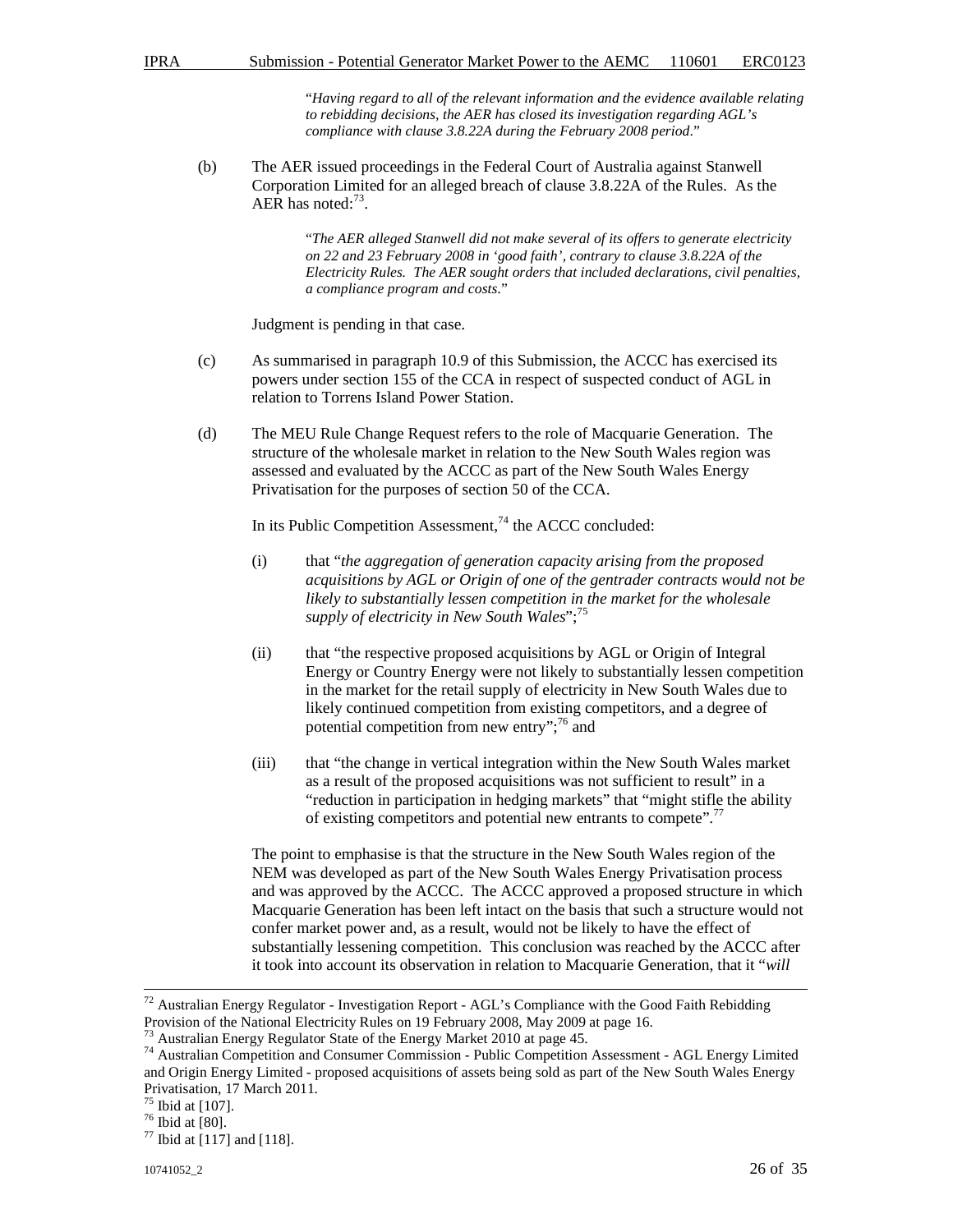*continue to be the largest generator in the region and therefore more likely to be in a position to be required to meet demand and materially influence the spot price than the other generators or gentraders*."<sup>78</sup>

#### *Regulatory approvals in connection with Torrens Island Power Station*

12.7 It is an essential part of the background to recognise that ownership of Torrens Island Power Station (TIPS) by AGL Energy Limited was approved by the ACCC under its informal merger review process for the purposes of section 50 of the CCA.

Firstly, the ACCC approved of the acquisition of TIPS by China Light and Power. Secondly, it approved the swap of South Australian electricity generation assets as between AGL Energy Limited and TRUenergy Pty Ltd, which included transfer of ownership of TIPS to AGL Energy Limited.

12.8 The ACCC conducted economic analysis which suggested that during periods of high demand, TIPS had the ability to increase average South Australian pool prices, through strategic bidding, by at least 5%.

However, the ACCC concluded that this ability already existed when TIPS was owned by TRUenergy and no greater ability to raise prices would be conferred upon AGL. In addition, the ACCC concluded that AGL would likely be subject to the same competitive constraints which previously existed for TRUenergy.<sup>79</sup>

12.9 Accordingly, it is wrong for the MEU Rule Change Request to infer that, whatever its view of the position in the South Australian region of the NEM may be, there is some market distortion or characteristic that must be addressed by the Rules (not only in relation to South Australia but across the whole of the NEM).

Existing statutory mechanisms are sufficient and it is obvious that the ACCC is approaching the matter by reference to relevant provisions of the CCA and there can be no suggestion that the ultimate outcome will be ineffective.

### **13 Market characteristics**

13.1 It is of fundamental importance to recognise the clear distinction between market characteristics, trends and forces and strategic behaviour by a firm in a market.

The MEU Rule Change Request assumes that the observations of the MEU, particularly in relation to the South Australian region of the NEM, arise or are caused by strategic behaviour which must be constrained by arbitrary short term regulation.

13.2 There are various flaws in this assumption, including the dynamic nature of the NEM and the economic efficiencies that the introduction and operation of the NEM has produced.

For example, as depicted in Schedule 2 to this Submission, Australia has low electricity prices compared with most other OECD countries. <sup>80</sup>

13.3 It is wrong for the MEU Rule Change Request to infer that price spikes in the NEM are very regular occurrences or are caused by strategic behaviour of generators. As ABARES also noted "occasional price spikes are often caused by factors such as widespread heatwaves,

 $78$  Ibid at [103].

<sup>&</sup>lt;sup>79</sup> ACCC Public Competition Assessment - AGL Energy Limited and TRUenergy (20 April 2007) para 45, 46 <sup>80</sup> See generally ABARES - Energy in Australia 2011 at page 27.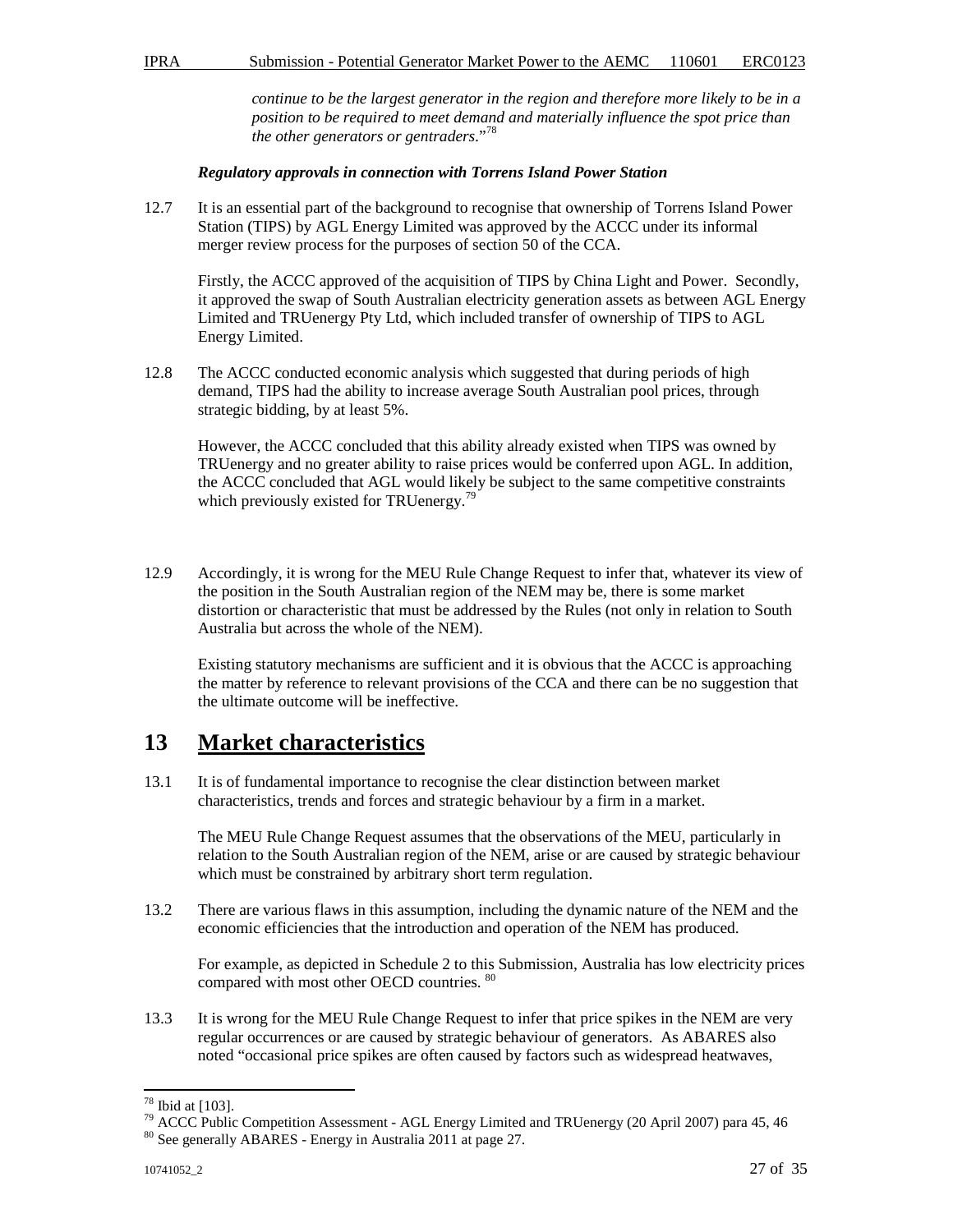industrial disputes or generator malfunctions" and in the case of Tasmania in June 2009, "mainly because of lower water inflows into hydroelectric plants".<sup>81</sup>[OK]

As the graph in Schedule 3 to this Submission illustrates, price spikes in each region of the NEM occur largely by reference to extraneous events at similar times in each year. South Australia is a clear example with price spikes typically occurring on days of extreme weather leading to high electricity demand and tight regional supply-demand balance.<sup>82</sup>

- 13.4 As the ACCC has acknowledged in the context of market signals and new investment in the  $NEM<sup>83</sup>$ , relatively long lead times are involved. However, it has not been suggested that new investment has lagged unreasonably behind market signals or has been deterred or delayed by the behaviour of incumbents. This has been acknowledged by the AER recently which has noted the following:
	- *(a) "Generation investment over the past decade generally kept pace with rising demand and provided a safety margin of capacity to maintain the reliability of the power system."<sup>84</sup>*
	- *(b) "Recent AEMO assessments found installed and committed capacity (excluding wind) across the NEM as a whole will be sufficient until 2013-14 to meet peak demand projections and reliability requirements."<sup>85</sup>*
	- *(c) "New investment in the NEM is largely driven by price signals in the wholesale and forward markets for electricity. From the inception of the NEM in 1999 to June 2010, new investment added around 12,100MW on registered generation capacity. … Tightening supply conditions lead to an upswing in generation investment from around 2005."<sup>86</sup>*

#### *Characteristics of the South Australian region*

- 13.5 The MEU Rule Change Request suggests that in relation to the South Australian region of the NEM "new generation investment is not driven by the spot market price signals to the extent envisaged". The example that purports to support this suggestion is that "in SA the market signals since 2007 (driven by the exercise of market power by TIPS) would indicate there is a major need for new generation investment yet the market itself has decided that these signals are basically spurious". 87
- 13.6 The first points to emphasise are as follows:
	- (a) There is no acceptance of the assertion that there is a "major need for new generation investment" in South Australia.
	- (b) The prices in South Australia (inclusive of the occasional spikes) do not underpin investment in new generation. As discussed in section 4 of this Submission, spot prices in South Australia have been below new entrant prices.

The MEU contentions that "the market signals … would indicate there is a major need for new generation" and that "these signals are basically spurious" are simply and demonstrably wrong.

<sup>84</sup> Ibid at page 11.

 $\overline{a}$  $81$  Ibid.

<sup>82</sup> Australian Energy Regulator - State of the Energy Market 2010 at page 30.

<sup>83</sup> See paragraph 9.6 of this Submission.

 $^{85}$  Ibid.

<sup>86</sup> Ibid at page 37.

<sup>87</sup> MEU Rule Change Request at page 24.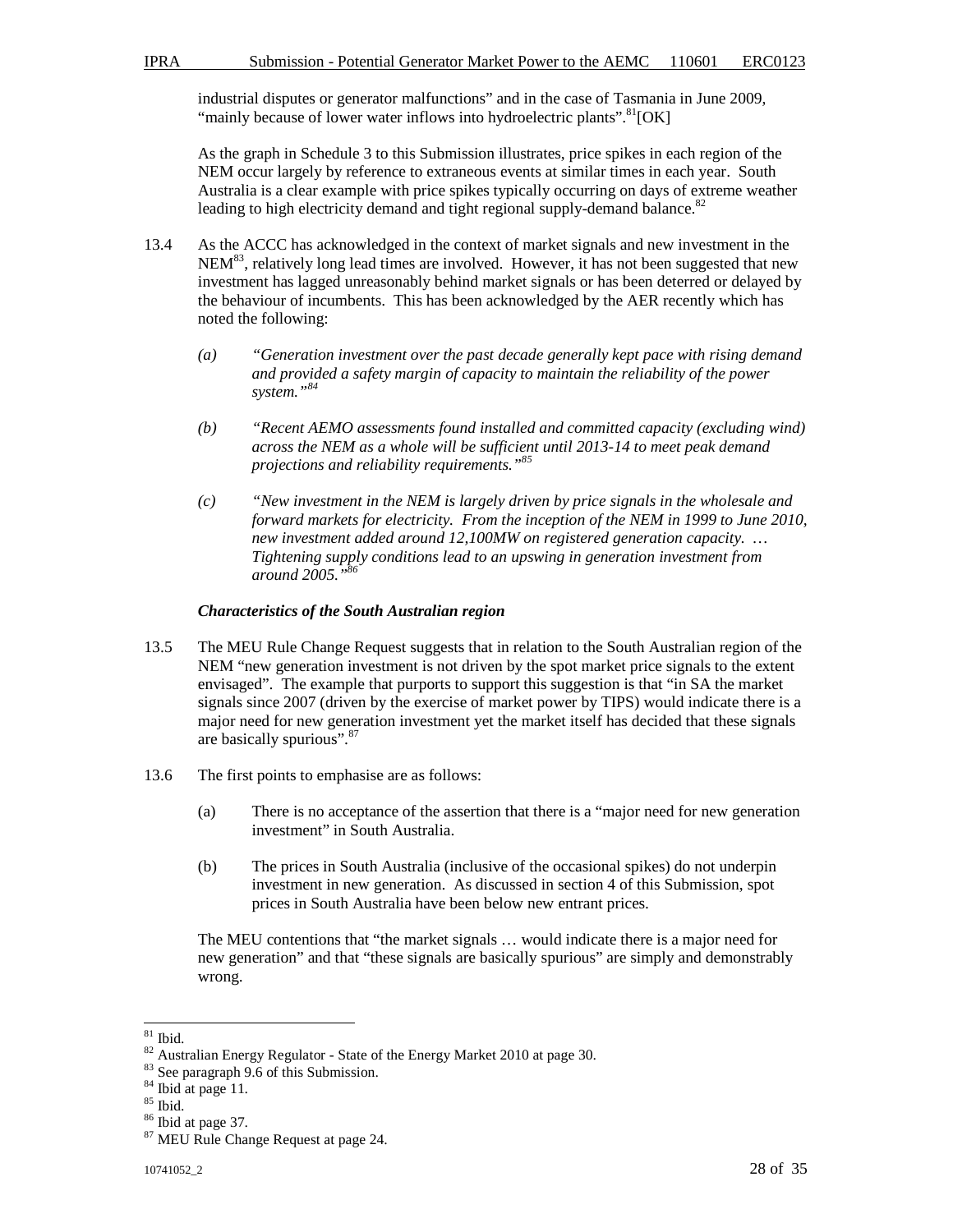13.7 In addition to there being no price signal in South Australia to encourage new investment in generation, the market projections for South Australia are at risk from further penetration by other factors and influences.

Relevant market signals in a market that represents "workable competition" are not limited to pricing signals alone (whether by reference to the "spot market price" or by reference to forward contract prices). Markets can (and do) identify other signals that can be relevant to a new investment decision-making process.

Regional circumstances and conditions provide relevant market signals for the purposes of new investment and it is incorrect for the MEU to suggest that "spot market price signals" in the South Australian region are "basically spurious". Characteristics of the South Australian region of the NEM must be also taken into account.

- 13.8 In essence, the MEU Rule Change Request is an example of the kind of regulatory intervention that would deter new investment regardless of price signals, and if implemented, would have an effect that would be exactly opposite to that which the MEU hopes to achieve.
- 13.9 The South Australian region of the NEM is subject to several characteristics that have, and will continue to have, a significant effect upon investment decisions and the timing of those investment decisions. Principal characteristics of this description are the following:
	- (a) Low demand growth and continuing low demand growth projections in the South Australian region.
	- (b) Surplus installed capacity.
	- (c) Intermittent generation capacity (wind).
	- (d) "Needle peak" demand characteristics.

#### *Low Demand Growth Projections*

- 13.10 It is a fact that the South Australian region has low demand growth projections. This is evidenced by the following data in the 2010 Electricity Statement of Opportunities for the NEM.
- 13.11 According to this data, at the 10% POE<sup>88</sup>, medium growth scenario:
	- (a) South Australia summer maximum demand is projected to increase from 2010/11 to 2019/20 by only 480MW or 1.4%.
	- (b) South Australian winter maximum demand is projected to increase from 2010/11 to 2020 by only 400MW or 1.4%.
	- (c) South Australian energy is forecast to increase from 2010/11 to 2019/20 by only 1205GWh or 0.9%.

#### *Surplus installed capacity*

- 13.12 The existing scheduled and semi-scheduled generation capacity relevant to the South Australian region can be summarised as follows:
	- (a) Scheduled and semi-scheduled generation in the 4120.3MW South Australian region as set out in the 2010

<sup>&</sup>lt;sup>88</sup> Percentage probability of exceedence. A POE for demand refers to the likelihood that a projection will be exceeded in any given year.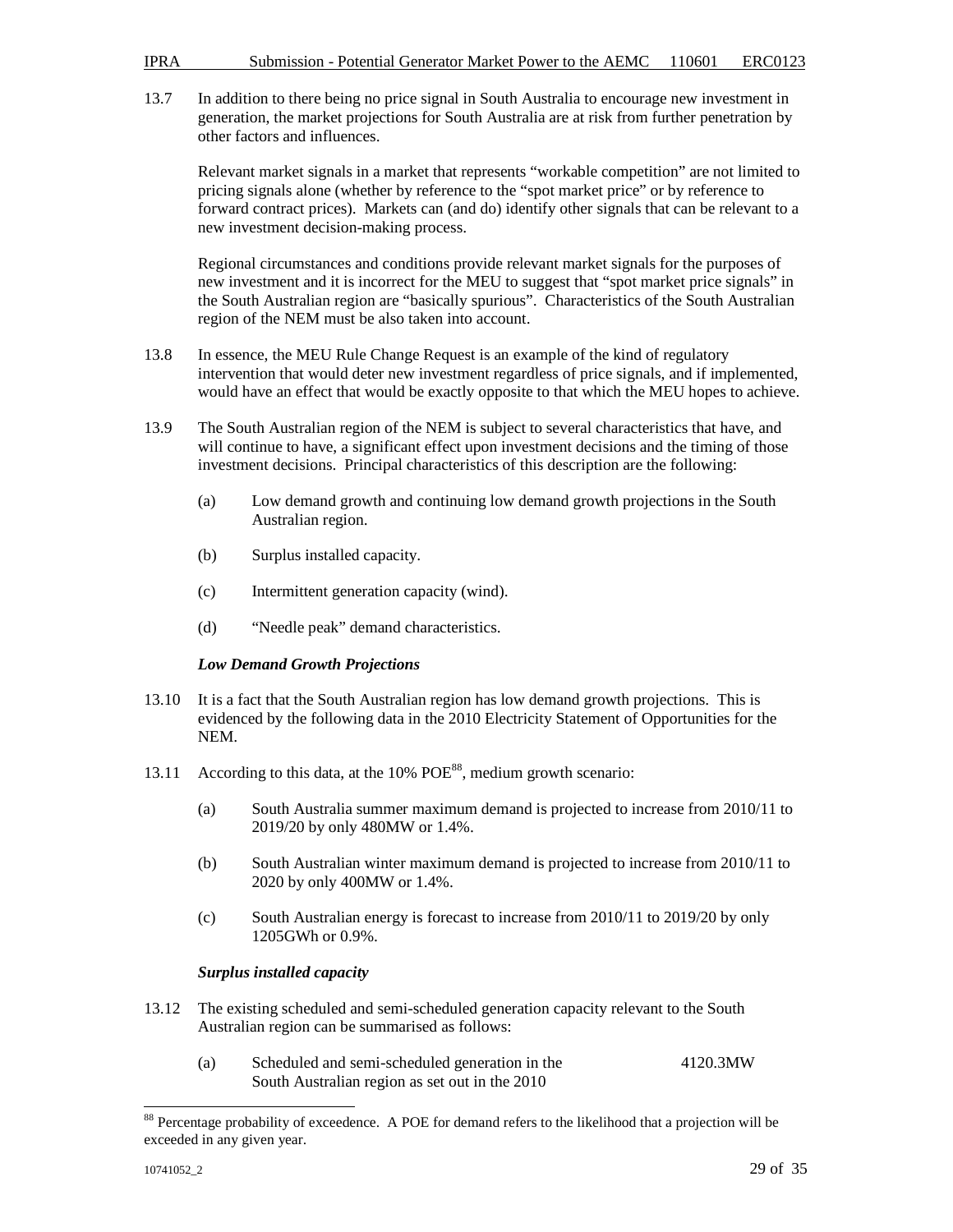| <b>IPRA</b> | Submission - Potential Generator Market Power to the AEMC 110601 ERC0123 |  |
|-------------|--------------------------------------------------------------------------|--|
|             |                                                                          |  |

Electricity Statement of Opportunities (including 480.3 MW of wind generation)

(b) Interconnection (Heywood 460MW 680MW and Murraylink 220MW)

**TOTAL 4800.3MW** 

The committed projects comprise 381MW of which 335MW is wind generation.

- 13.13 Accordingly, a current maximum summer demand of 3,530MW faces 4800.3MW of available generation capacity and interconnection.
- 13.14 Consistent with this data is the observation in the 2010 Electricity Statements of Opportunities that under medium economic growth, South Australia will not require new investment (beyond committed capacity) until 2015/16.

Similarly, in the Final Report in relation to the South Australian Interconnector Feasibility Study in February 2011,<sup>89</sup> key conclusions include the following:<sup>90</sup>

"*The feasibility study has demonstrated that there is potential for augmenting transmission capacity between South Australia and the rest of the NEM, not only to facilitate export of renewable energy out of South Australia, but also to support South Australian peak demand as the level of intermittent generation increases*."

*"The incremental option to augment the existing Heywood interconnector was shown to be economically feasible as early as 2017/18 under high growth and carbon price conditions and with significant wind investment in South Australia (Green Grid sensitivity).* … *However, if other market benefits are taken into account (e.g. competition benefits) the timing could be advanced*."

These conclusions recognise that there is a potential need for augmenting transmission capacity, subject to the scenarios considered and the assumptions made; but that economic feasibility of augmentation is not likely to occur before 2017-18.<sup>91</sup>

#### *Intermittent generation - Wind*

13.15 Wind farms have very limited flexibility regarding operation and output. The magnitude of the variability depends on several factors including weather and surface conditions.<sup>92</sup>

It is an accepted fact that semi-scheduled generation capacity in South Australia has a significant impact upon the operation of scheduled generation plant in relation to that region.

13.16 In a report on interviews with participants in South Australia's retail energy markets prepared for the Essential Services Commission of South Australia,<sup>93</sup> the effects of significant wind generation capacity in South Australia was summarised as follows:<sup>94</sup>

> *"Substantial wind energy capacity - the high penetration of wind energy in South Australia is depressing spot prices and resulting in a high number of negative price events. Additionally,*

 $\overline{a}$ 

<sup>92</sup> The Electricity Supply Industry Planning Council of South Australia (ESIPC) Report titled "*Wind Report to ESCOSA*" April 2005 at page 8.

<sup>93</sup> ACIL Tasman - Competition in South Australia's Retail Energy Markets - Report on Interviews with Participants, 24 June 2010.

<sup>94</sup> Ibid at page viii.

<sup>&</sup>lt;sup>89</sup> ElectraNet - AEMO Joint Feasibility Study - South Australian Interconnector Feasibility Study, February 2011.

<sup>&</sup>lt;sup>90</sup> Ibid at page 11.

<sup>&</sup>lt;sup>91</sup> Under the other scenarios considered, economic feasibility may not occur until 2020 to 2025 or 2020 to 2030.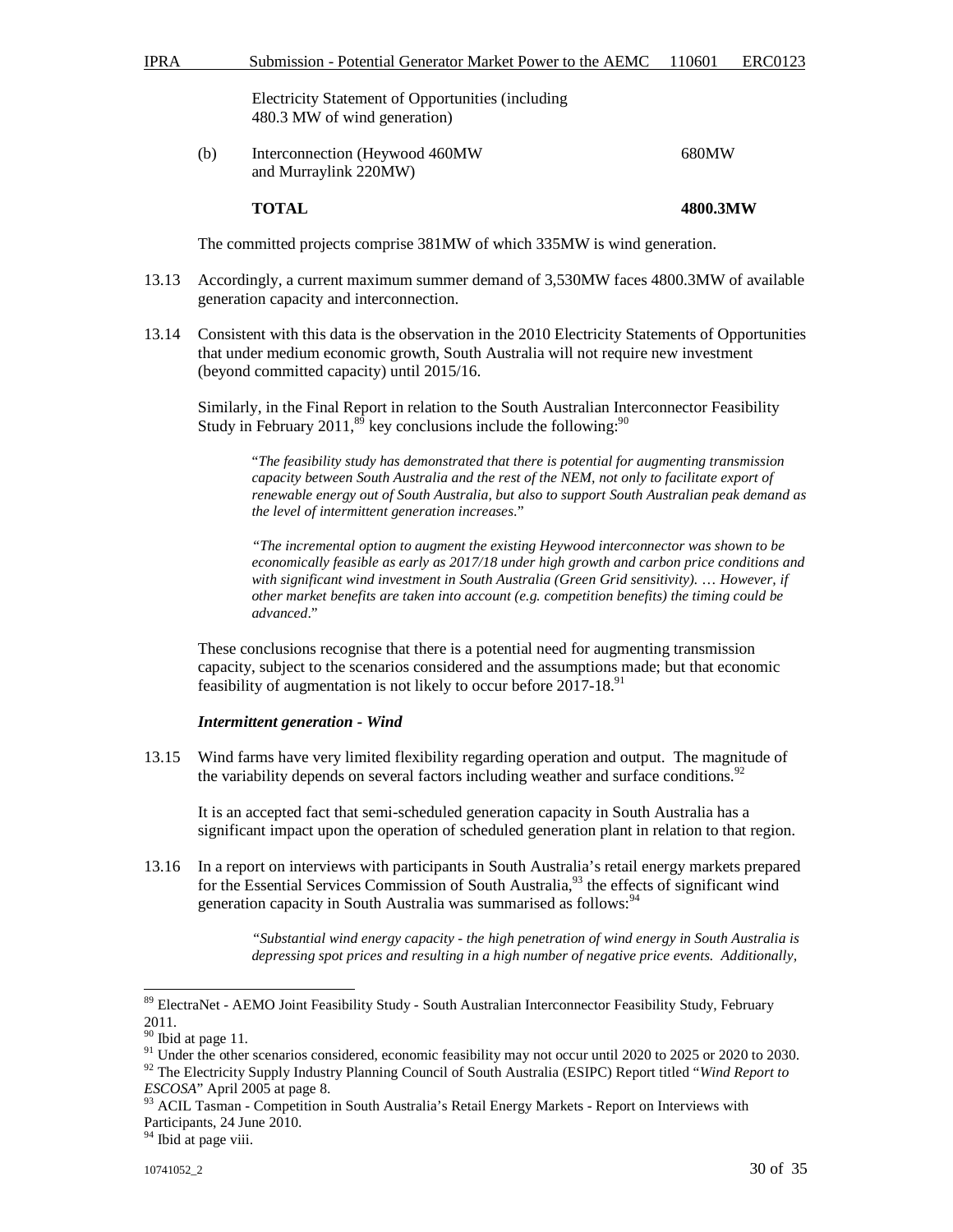*the wind energy generators are displacing output from existing generators. To ensure the existing generators are able to earn a reasonable return, these generators have an incentive to reduce the level of contracting and bid spot prices up."* 

Wind generation has a strong incentive to maximise the extent to which it is dispatched as its revenue for both energy and renewable energy certificates is dispatch-driven. As ACIL Tasman observed "when this second revenue stream is taken into account, it is rational for a wind energy generator to bid down to negative values to maximise profitable dispatch".<sup>95</sup> ACIL Tasman continued:<sup>96</sup>

*"This approach to bidding has seen wind energy generators recently flood the market with energy. In 2008/09, wind provided 18 per cent of the electricity consumed in South Australia, up from two per cent in 2004/05 and zero per cent in 2001/02. The Electricity Supply Industry Planning Council expects the output of wind farms in South Australia to nearly triple from 2078GWh in 2008/09 to 6061GWh by 2012/13."* 

#### *"Needle-peak" demand*

13.17 The "needle-peak" demand characteristic in the South Australian region is well known to the AEMC and is illustrated by the graph in Schedule 3 to this Submission. The extreme weather events including the heatwaves experienced in 2007/08 and 2008/09 and the drought before that time, have increased the impact of this characteristic and have been seen as a cause of high wholesale prices during periods of peak demand during that period.<sup>97</sup>

<sup>&</sup>lt;sup>95</sup> Ibid at page 33.

 $^{96}$  Ibid.

<sup>&</sup>lt;sup>97</sup> Ibid at pages viii and 31.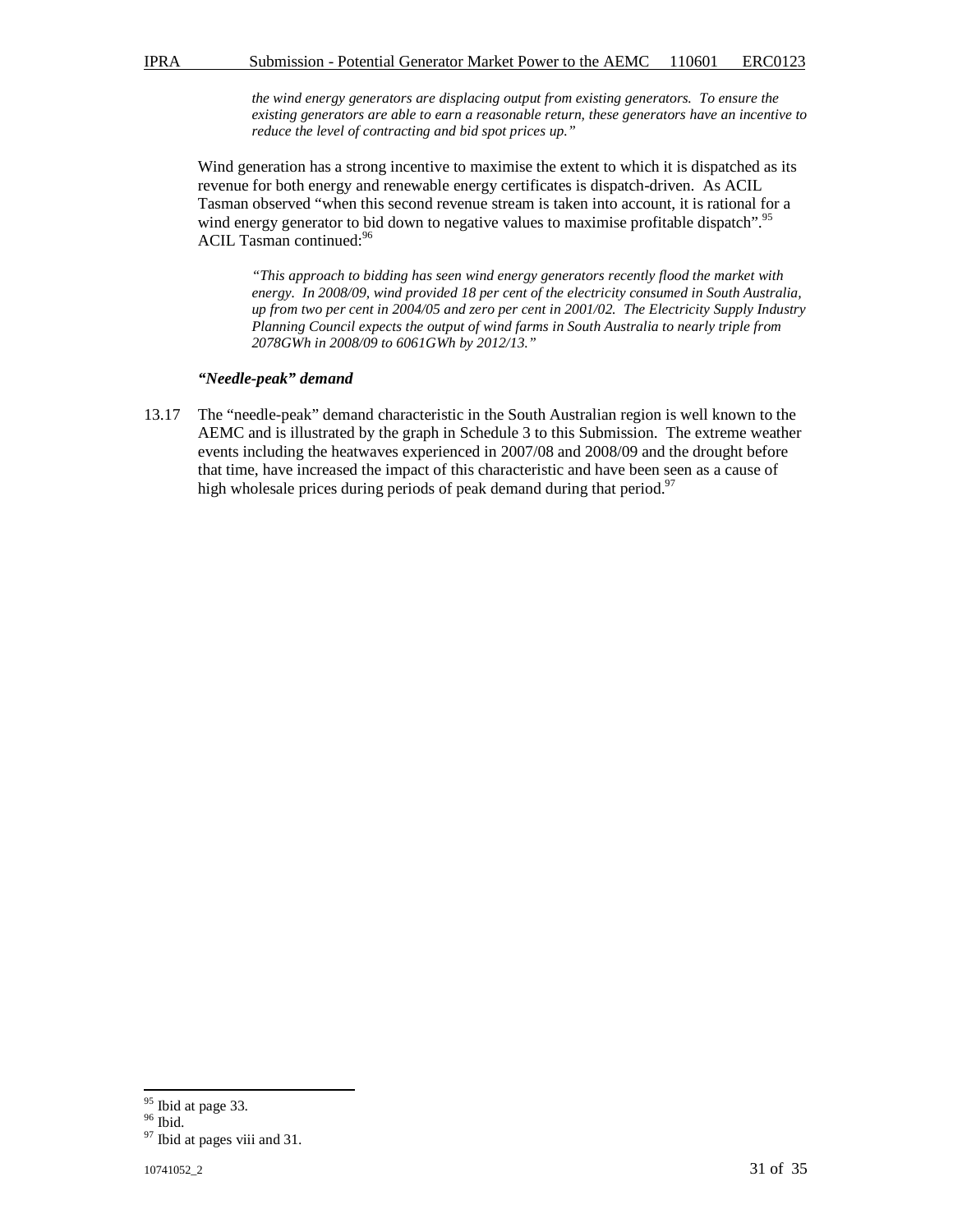### **14 Glossary**

For the purposes of this Submission:

**ACCC** means the Australian Competition & Consumer Commission.

**AEMC** means the Australian Energy Market Commission.

**AEMO** means the Australian Energy Market Operator.

**AER** means the Australian Energy Regulator.

**CCA** means the *Competition and Consumer Act* 2010.

**CPT** means Cumulative Price Threshold.

**EOM** means Energy Only Market.

**IPART** means the Independent Pricing and Regulatory Tribunal of New South Wales.

**MEU** means the Major Energy Users Inc.

**MEU Rule Change Request** means the Proposed Rule Change to Enhance Generator Competition Outcomes During High Demand Periods in the NEM submitted to the AEMC by the MEU, 15 November 2010.

**NEL** means the National Electricity Law.

**NEM** means the National Electricity Market.

**NEO** means the National Electricity Objective.

**REC** means Renewable Energy Certificate.

**Rules** means the National Electricity Rules.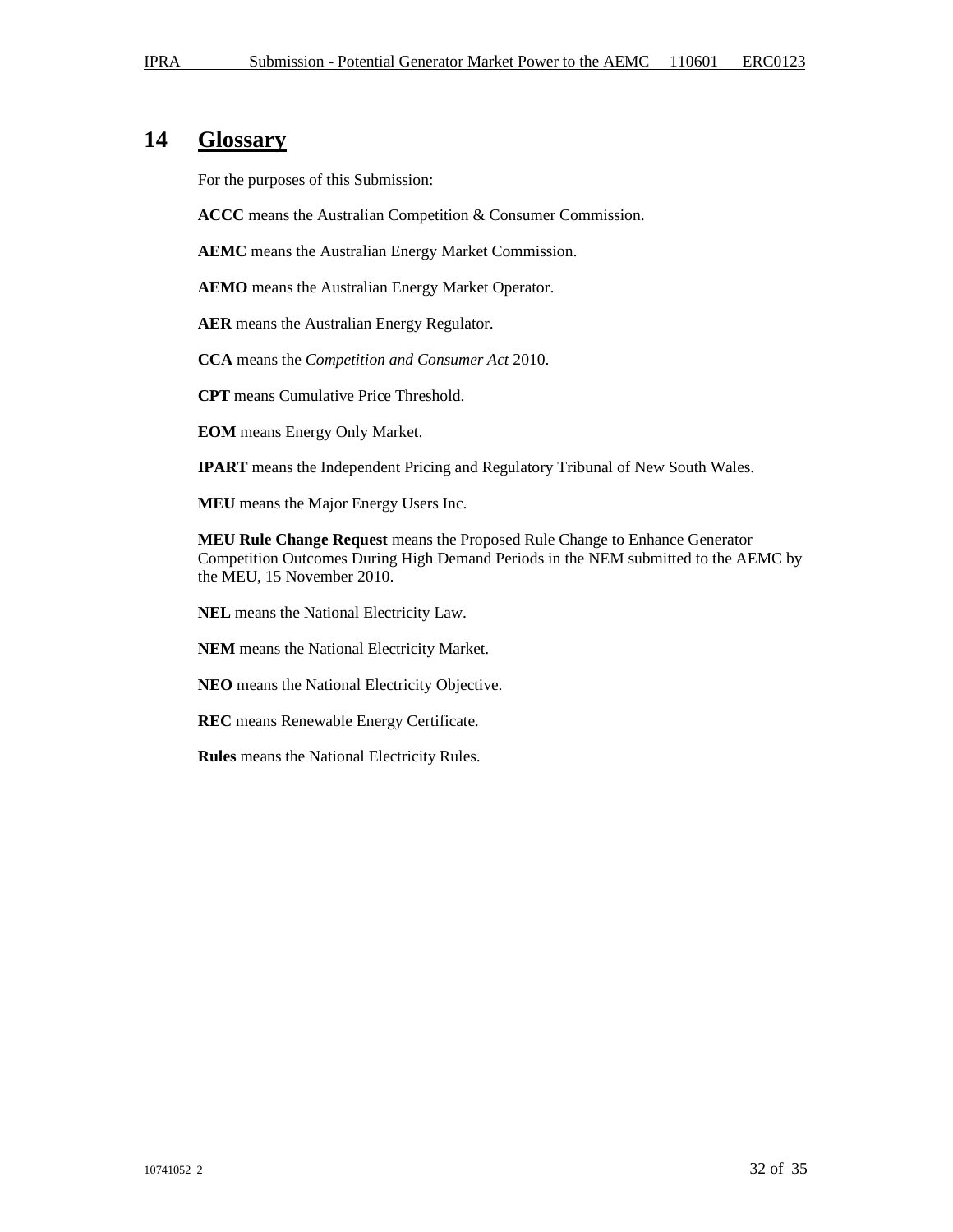# **SCHEDULE 1**

#### **Historical reviews of section 46 and an "effects-based" test (Dawson Committee Report)<sup>98</sup>**

- 1 In 1976, the Trade Practices Act Review Committee (the Swanson Committee) recommended that the section should only prohibit abuses by a monopolist that involve a proscribed purpose.
- 2 In 1979, the Trade Practices Consultative Committee (the Blunt Review) rejected an effects test because it would give the section too wide an application, bringing within its ambit much legitimate business conduct.
- 3 In 1989, the House of Representatives Standing Committee on Legal and Constitutional Affairs (the Griffiths Committee) concluded that there was insufficient evidence to justify the introduction of an effects test into section 46.
- 4 In 1991, the Senate Standing Committee on Legal and Constitutional Affairs (the Cooney Committee) concluded that an effects test might unduly broaden the scope of conduct captured by section 46 and challenge the competitive process itself.

The Cooney Committee recommended that s46 be amended to emphasise that the policy objective of the section is the protection of the competitive process rather than individual competitors.

The Report concluded that it was appropriate for the distinction between purpose and consequence to be maintained (p 66).

Adding an 'effects' test to s 46 would "unduly widen the operation of the prohibition" and "force corporations to evaluate the potential effect of their every action on their competitors and potential competitors." (p 66).

- 5 In 1993, the Independent Committee of Inquiry into Competition Policy in Australia (the Hilmer Committee) rejected an effects test because it would not adequately distinguish between socially detrimental and socially beneficial conduct.
- 6 In 1997, the House of Representatives Standing Committee on Industry, Science and Technology (the Reid Committee) noted the effects test and the views of the Hilmer Committee, but did not recommend its introduction.
- 7 In 1999, the Joint Select Committee on the Retailing Sector (the Baird Committee) rejected an effects test on the basis that such a far reaching change to the law may create much uncertainty in issues dealing with misuse of market power.

**In 2001, the House of Representatives Standing Committee on Economics, Finance and Public Administration (the Hawker Committee) noted significant opposition to an effects test and that five inquiries since 1989 had not recommended its introduction.** 

l

<sup>&</sup>lt;sup>98</sup> Dawson Committee Report, p 83 "Box 3.2: History of the effects test"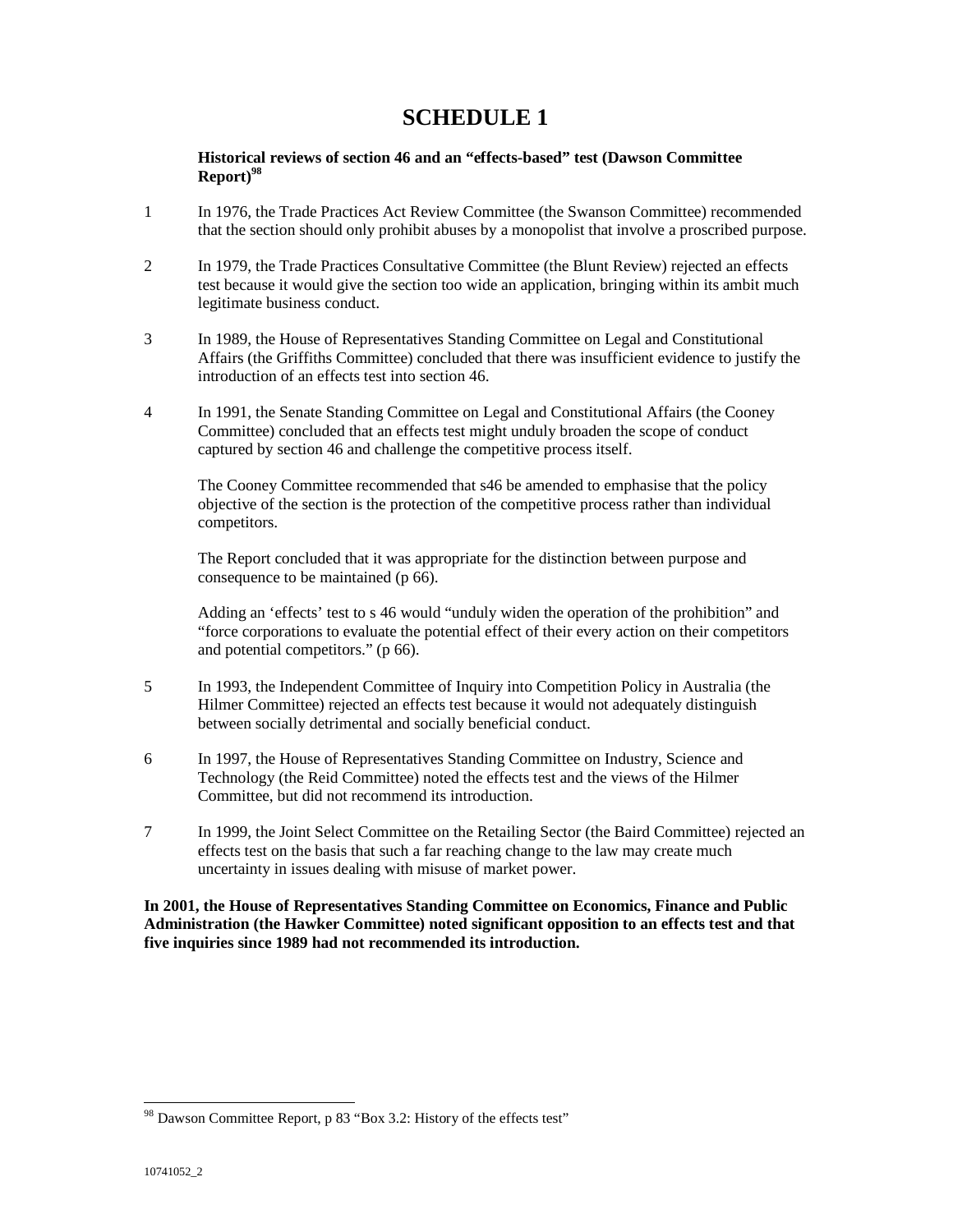# **SCHEDULE 2**



World electricity prices, selected countries, 2009 a

a Australian prices estimated using 2004 prices from IEA Energy Prices and Taxes, and ABS index of electricity prices for households and businesses. Sources: IEA, Energy Prices and Taxes 2010; ABS.